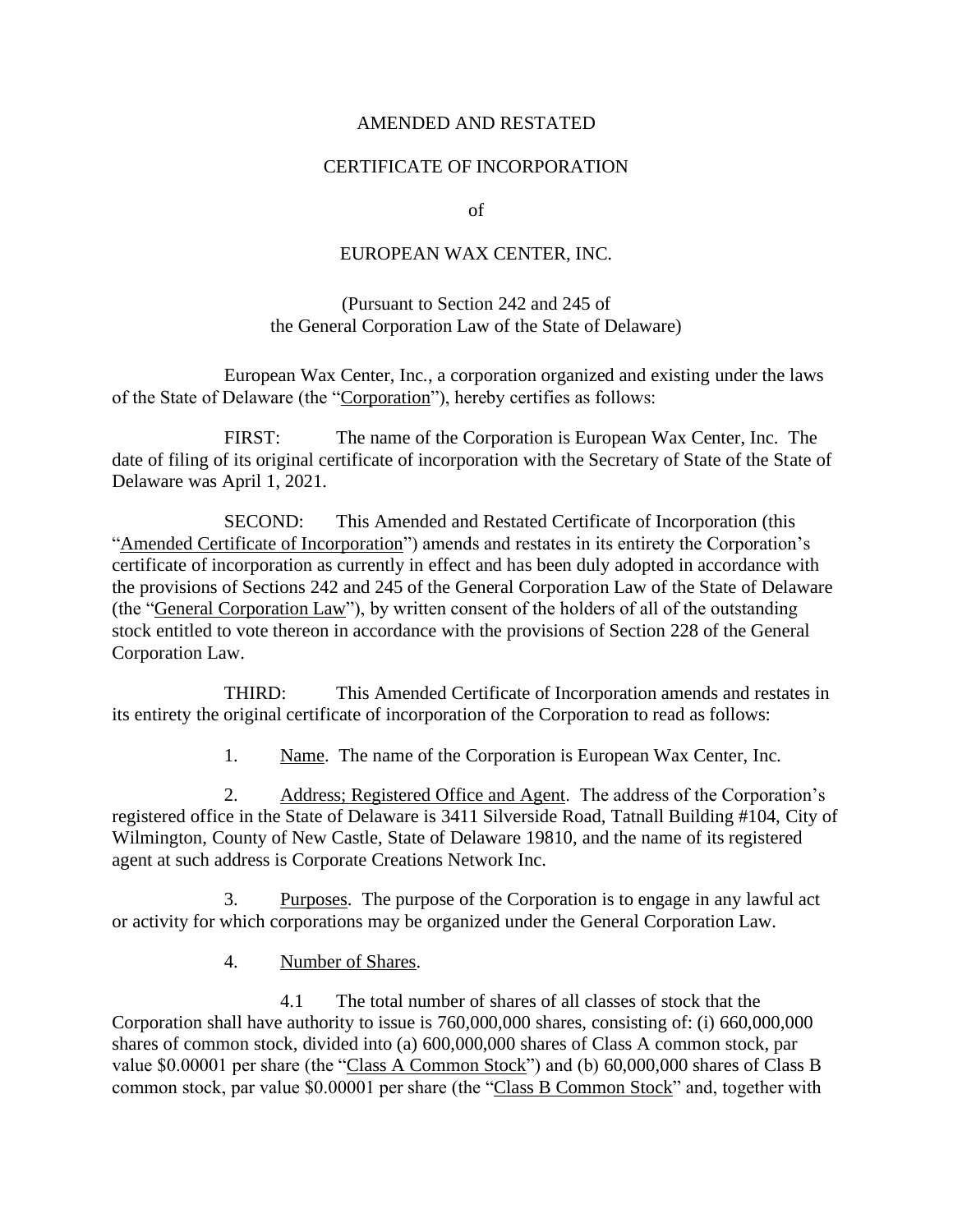Class A Common Stock, the "Common Stock"); and (ii) 100,000,000 shares of preferred stock, par value \$0.00001 per share (the "Preferred Stock").

4.2 Subject to the rights of the holders of any one or more series of Preferred Stock then outstanding, the number of authorized shares of any class of the Common Stock or the Preferred Stock may be increased or decreased, in each case by the affirmative vote of the holders of a majority of the total voting power of the outstanding shares of capital stock of the Corporation entitled to vote thereon, voting together as a single class, irrespective of the provisions of Section 242(b)(2) of the General Corporation Law, and no vote of the holders of any class of the Common Stock or the Preferred Stock voting separately as a class will be required therefor. Notwithstanding the immediately preceding sentence, the number of authorized shares of any particular class may not be decreased below the number of shares of such class then outstanding, plus:

(i) in the case of Class A Common Stock, the number of shares of Class A Common Stock issuable in connection with (x) the exchange of all outstanding shares of Class B Common Stock issuable as described in clause (ii) below, together with the corresponding Common Units constituting the remainder of any Paired Interests in which such shares are included, pursuant to Section 2.01 of the Exchange Agreement and (y) the exercise of outstanding options, warrants, exchange rights, conversion rights or similar rights for Class A Common Stock; and

(ii) in the case of Class B Common Stock, the number of shares of Class B Common Stock issuable in connection with the exercise of outstanding options, warrants, exchange rights, conversion rights or similar rights for Class B Common Stock.

<span id="page-1-1"></span>5. Classes of Shares. The designation, relative rights, preferences and limitations of the shares of each class of stock are as follows:

5.1 Common Stock.

(i) Voting Rights.

(1) Each holder of Class A Common Stock or Class B Common Stock, as such, shall be entitled to one vote for each share of Class A Common Stock or Class B Common Stock held of record by such holder on all matters on which stockholders generally are entitled to vote, except that, in each case, to the fullest extent permitted by law and subject to Section [5.1\(i\)\(2\),](#page-1-0) holders of shares of each class of Common Stock, as such, shall have no voting power with respect to, and will not be entitled to vote on, any amendment to this Amended Certificate of Incorporation (including any certificate of designations relating to any series of Preferred Stock) that relates solely to the terms of any outstanding Preferred Stock if the holders of such Preferred Stock are entitled to vote as a separate class thereon under this Amended Certificate of Incorporation (including any certificate of designations relating to any series of Preferred Stock) or under the General Corporation Law.

<span id="page-1-0"></span>(2) (a) The holders of the outstanding shares of Class A Common Stock, voting together as a single class, shall be entitled to vote separately upon any amendment to this Amended Certificate of Incorporation (including by merger, consolidation,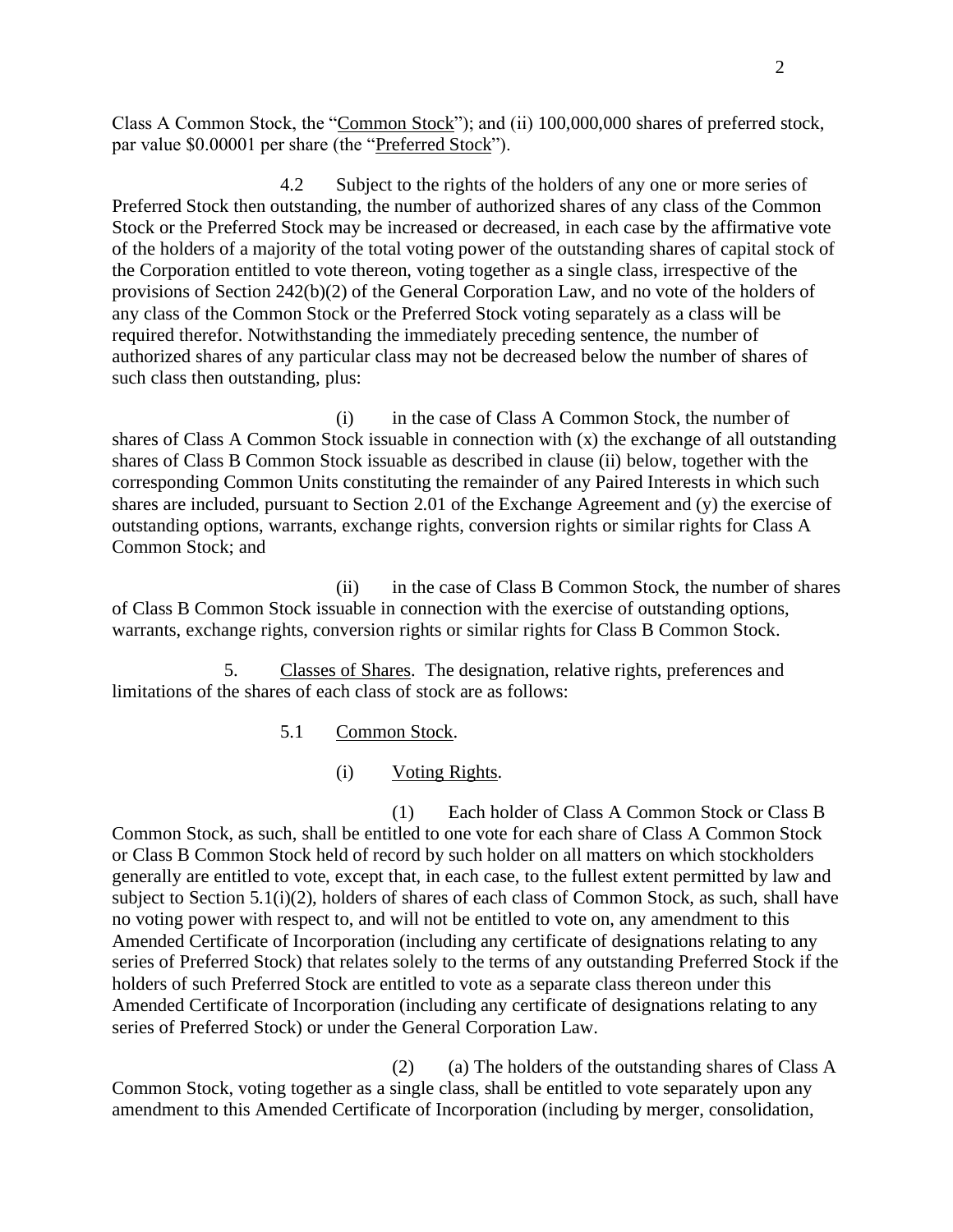reorganization or similar event) that would alter or change the powers, preferences, or special rights of such class of Common Stock in a manner that is disproportionately adverse as compared to the Class B Common Stock and (b) the holders of the outstanding shares of Class B Common Stock, voting together as a single class, shall be entitled to vote separately upon any amendment to this Amended Certificate of Incorporation (including by merger, consolidation, reorganization or similar event) that would alter or change the powers, preferences, or special rights of such class of Common Stock in a manner that is disproportionately adverse as compared to the Class A Common Stock, it being understood that any merger, consolidation or other business combination shall not be deemed an amendment hereof if such merger, consolidation or other business combination constitutes a Disposition Event in which holders of Paired Interests are required to exchange such Paired Interests pursuant to Section 2.04 of the Exchange Agreement in such Disposition Event and receive consideration in such Disposition Event in accordance with the terms of the Exchange Agreement as in effect prior to such Disposition Event.

(3) Except as otherwise required in this Amended Certificate of Incorporation or by applicable law, the holders of Common Stock will vote together as a single class on all matters (or, if any holders of Preferred Stock are entitled to vote together with the holders of Common Stock, as a single class with the holders of Preferred Stock).

#### (ii) Dividends; Stock Splits or Combinations.

<span id="page-2-1"></span>(1) Subject to applicable law and the rights, if any, of the holders of any outstanding series of Preferred Stock or any class or series of stock having a preference senior to or the right to participate with the Class A Common Stock with respect to the payment of dividends, dividends of cash or property may be declared and paid on the Class A Common Stock out of the assets of the Corporation that are by law available therefor, at the times and in the amounts as the board of directors of the Corporation (the "Board") in its discretion may determine.

(2) Except as provided in Section [5.1\(ii\)\(3\)](#page-2-0) with respect to stock dividends, dividends of cash or property may not be declared or paid on the Class B Common Stock.

<span id="page-2-0"></span>(3) In no event will any stock dividend, stock split, reverse stock split, combination of stock, reclassification or recapitalization be declared or made on any class of Common Stock (each, a "Stock Adjustment") unless (a) a corresponding Stock Adjustment for all other classes of Common Stock not so adjusted at the time outstanding is made in the same proportion and the same manner and (b) the Stock Adjustment has been reflected in the same economically equivalent manner on all Common Units; provided that clause (b) shall not apply to a stock dividend declared and paid in connection with a contribution of cash to EWC Ventures of cash previously received as a distribution from EWC Ventures. Stock dividends with respect to each class of Common Stock may only be paid with shares of stock of the same class of Common Stock.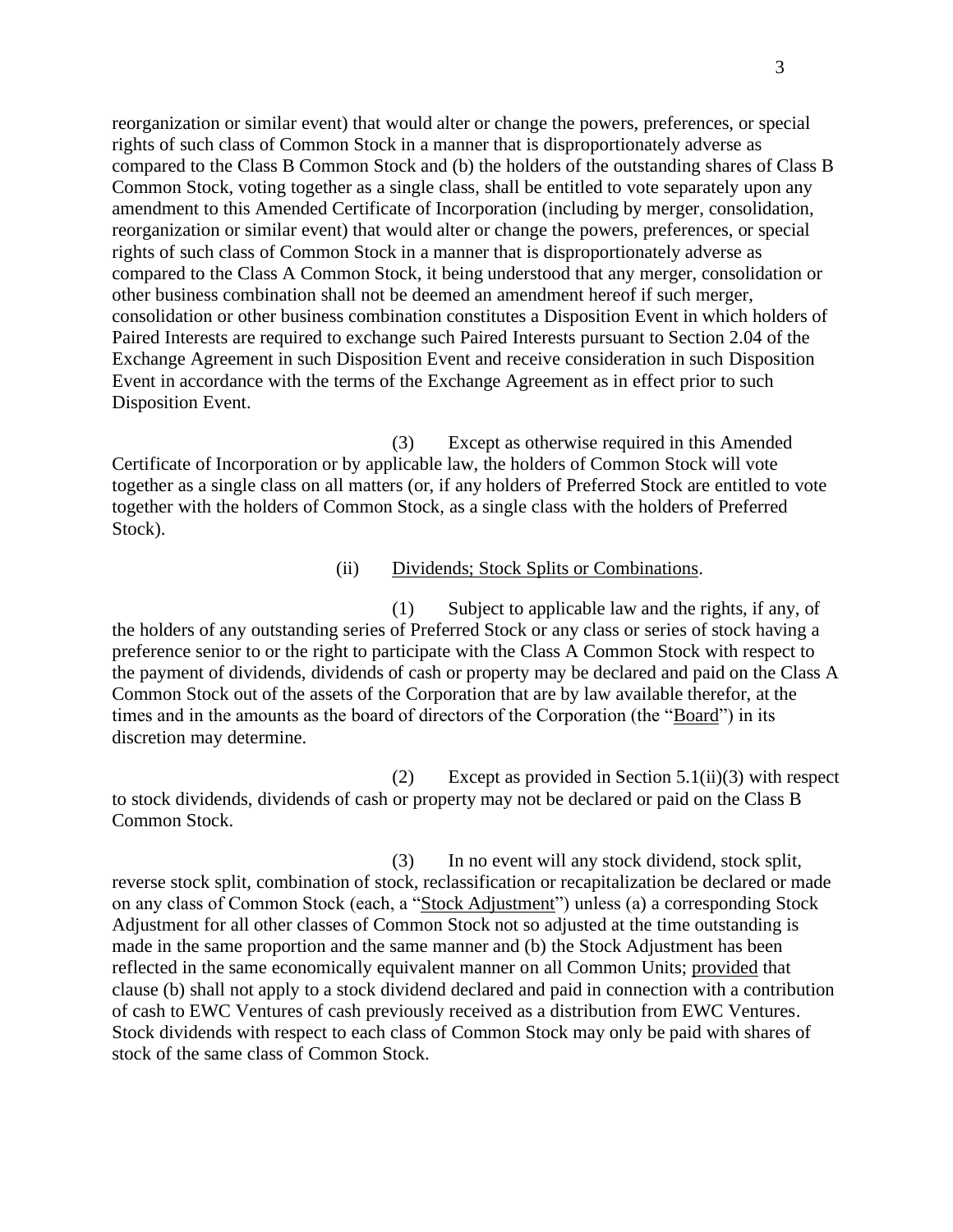(iii) Liquidation. In the event of any voluntary or involuntary liquidation, dissolution or winding up of the affairs of the Corporation, after payment or provision for payment of the debts and other liabilities of the Corporation and of the preferential and other amounts, if any, to which the holders of Preferred Stock are entitled, if any, the holders of all outstanding shares of Common Stock will be entitled to receive, *pari passu*, an amount per share equal to the par value thereof, and thereafter the holders of all outstanding shares of Class A Common Stock will be entitled to receive the remaining assets of the Corporation available for distribution ratably in proportion to the number of shares of Class A Common Stock. Without limiting the rights of the holders of Class B Common Stock to exchange their shares of Class B Common Stock, together with the corresponding Common Units constituting the remainder of any Paired Interests in which such shares are included, for shares of Class A Common Stock in accordance with Section 2.01 of the Exchange Agreement (or for the consideration payable in respect of shares of Class A Common Stock in such voluntary or involuntary liquidation, dissolution or winding up), the holders of shares of Class B Common Stock, as such, will not be entitled to receive, with respect to such shares, any assets of the Corporation in excess of the par value thereof, in the event of any voluntary or involuntary liquidation, dissolution or winding up of the affairs of the Corporation.

<span id="page-3-0"></span>5.2 Preferred Stock. Shares of Preferred Stock may be issued from time to time in one or more series of any number of shares, provided that the aggregate number of shares issued and not retired of any and all such series shall not exceed the total number of shares of Preferred Stock hereinabove authorized, and with such powers, including voting powers, if any, and the designations, preferences and relative, participating, optional or other special rights, if any, and any qualifications, limitations or restrictions thereof, all as shall hereafter be stated and expressed in the resolution or resolutions providing for the designation and issue of such shares of Preferred Stock from time to time adopted by the Board pursuant to authority so to do which is hereby expressly vested in the Board. The powers, including voting powers, if any, preferences and relative, participating, optional and other special rights of each series of Preferred Stock, and the qualifications, limitations or restrictions thereof, if any, may differ from those of any and all other series at any time outstanding. Each series of shares of Preferred Stock: (i) may have such voting rights or powers, full or limited, if any; (ii) may be subject to redemption at such time or times and at such prices, if any; (iii) may be entitled to receive dividends (which may be cumulative or non-cumulative) at such rate or rates, on such conditions and at such times, and payable in preference to, or in such relation to, the dividends payable on any other class or classes or series of stock, if any; (iv) may have such rights upon the voluntary or involuntary liquidation, winding up or dissolution of, upon any distribution of the assets of, or in the event of any merger, sale or consolidation of, the Corporation, if any; (v) may be made convertible into or exchangeable for, shares of any other class or classes or of any other series of the same or any other class or classes of stock of the Corporation (or any other securities of the Corporation or any other Person) at such price or prices or at such rates of exchange and with such adjustments, if any; (vi) may be entitled to the benefit of a sinking fund to be applied to the purchase or redemption of shares of such series in such amount or amounts, if any; (vii) may be entitled to the benefit of conditions and restrictions upon the creation of indebtedness of the Corporation or any subsidiary, upon the issue of any additional shares (including additional shares of such series or of any other series) and upon the payment of dividends or the making of other distributions on, and the purchase, redemption or other acquisition by the Corporation or any subsidiary of, any outstanding shares of the Corporation, if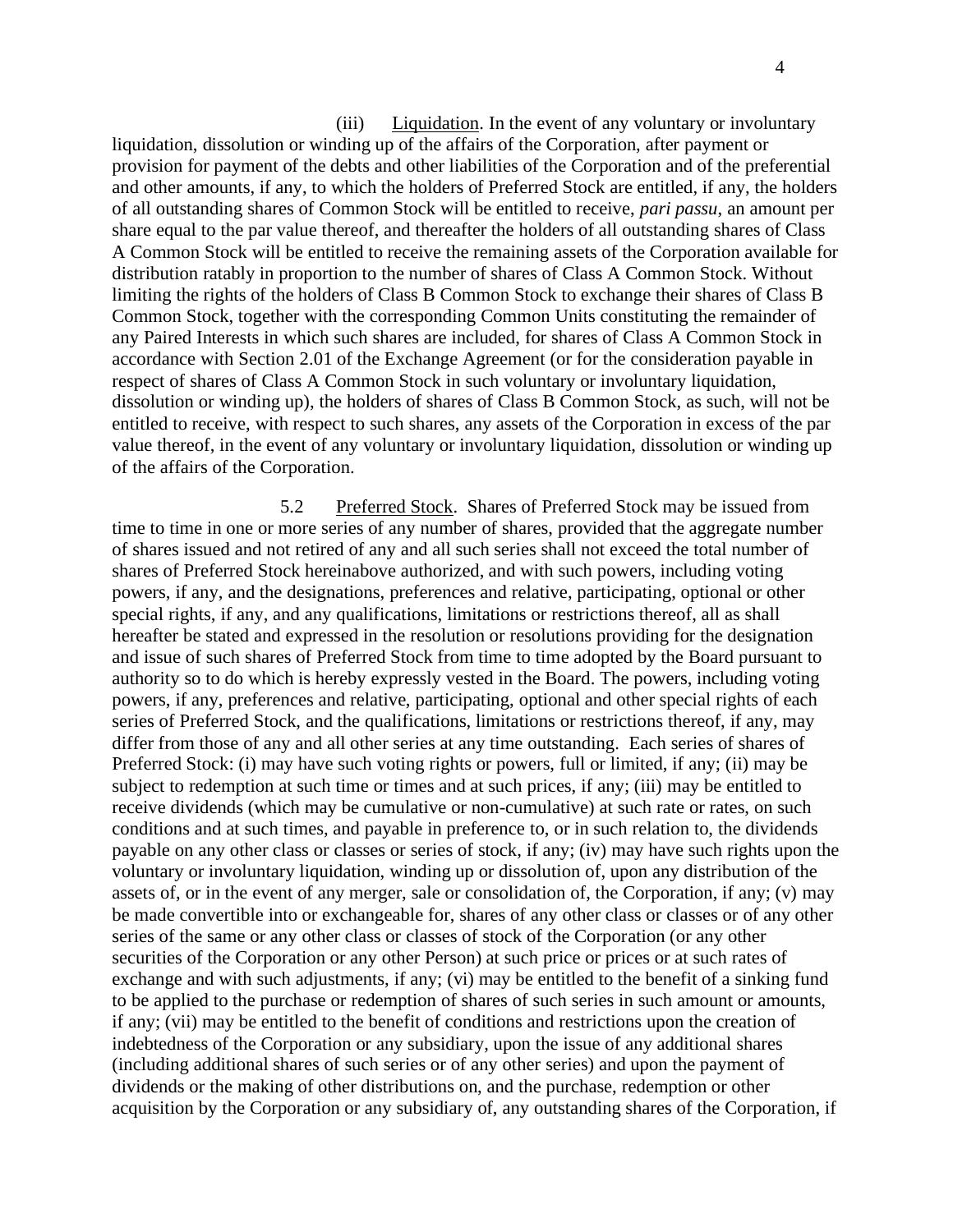any; (viii) may be subject to restrictions on transfer or registration of transfer, or on the amount of shares that may be owned by any Person or group of Persons; and (ix) may have such other relative, participating, optional or other special rights, qualifications, limitations or restrictions thereof, if any; all as shall be stated in said resolution or resolutions of the Board providing for the designation and issue of such shares of Preferred Stock.

6. Exchange of Shares.

6.1 Exchange of Class B Common Stock. Shares of Class B Common Stock may be exchanged, together with the corresponding Common Units constituting the remainder of any Paired Interests in which such shares are included, as applicable, at any time and from time to time for shares of Class A Common Stock in accordance with Section 2.01 of the Exchange Agreement.

6.2 Taxes. The issuance of shares of Class A Common Stock upon the exercise by holders of shares of Class B Common Stock of their right under Section 2.01 of the Exchange Agreement to exchange Paired Interests will be made without charge to the holders of the shares of Class B Common Stock for any transfer taxes, stamp taxes or duties or other similar tax in respect of the issuance; provided, however, that if any such shares of Class A Common Stock are to be issued in a name other than that of the then record holder of the shares of Class B Common Stock being exchanged (or The Depository Trust Company or its nominee for the account of a participant of The Depository Trust Company that will hold the shares for the account of such holder), then such holder and/or the Person in whose name such shares are to be delivered, shall pay to the Corporation the amount of any tax that may be payable in respect of any transfer involved in the issuance or shall establish to the reasonable satisfaction of the Corporation that the tax has been paid or is not payable.

6.3 Retirement of Class B Common Stock. In the event that no Paired Interests remain exchangeable for shares of Class A Common Stock, the Class B Common Stock shall be transferred to the Corporation and thereupon shall be retired. In the event that any outstanding share of Class B Common Stock shall cease to be held by a holder of Common Units, such share shall automatically and without further action on the part of the Corporation or its holder be transferred to the Corporation and thereupon shall be retired and cease to be outstanding and may not be reissued by the Corporation.

- 7. Board of Directors.
	- 7.1 Number of Directors.

<span id="page-4-1"></span><span id="page-4-0"></span>(i) The business and affairs of the Corporation shall be managed by, or under the direction of, the Board. Unless and except to the extent that the Amended and Restated By-laws of the Corporation (as such By-laws may be amended from time to time, the "By-laws") shall so require, the election of the directors of the Corporation (the "Directors") need not be by written ballot. Except as otherwise provided for or fixed pursuant to the provisions of Section [5.2](#page-3-0) of this Amended Certificate of Incorporation relating to the rights of the holders of any series of Preferred Stock to elect additional Directors, the total number of Directors constituting the entire Board shall be not less than three (3) nor more than twenty (20),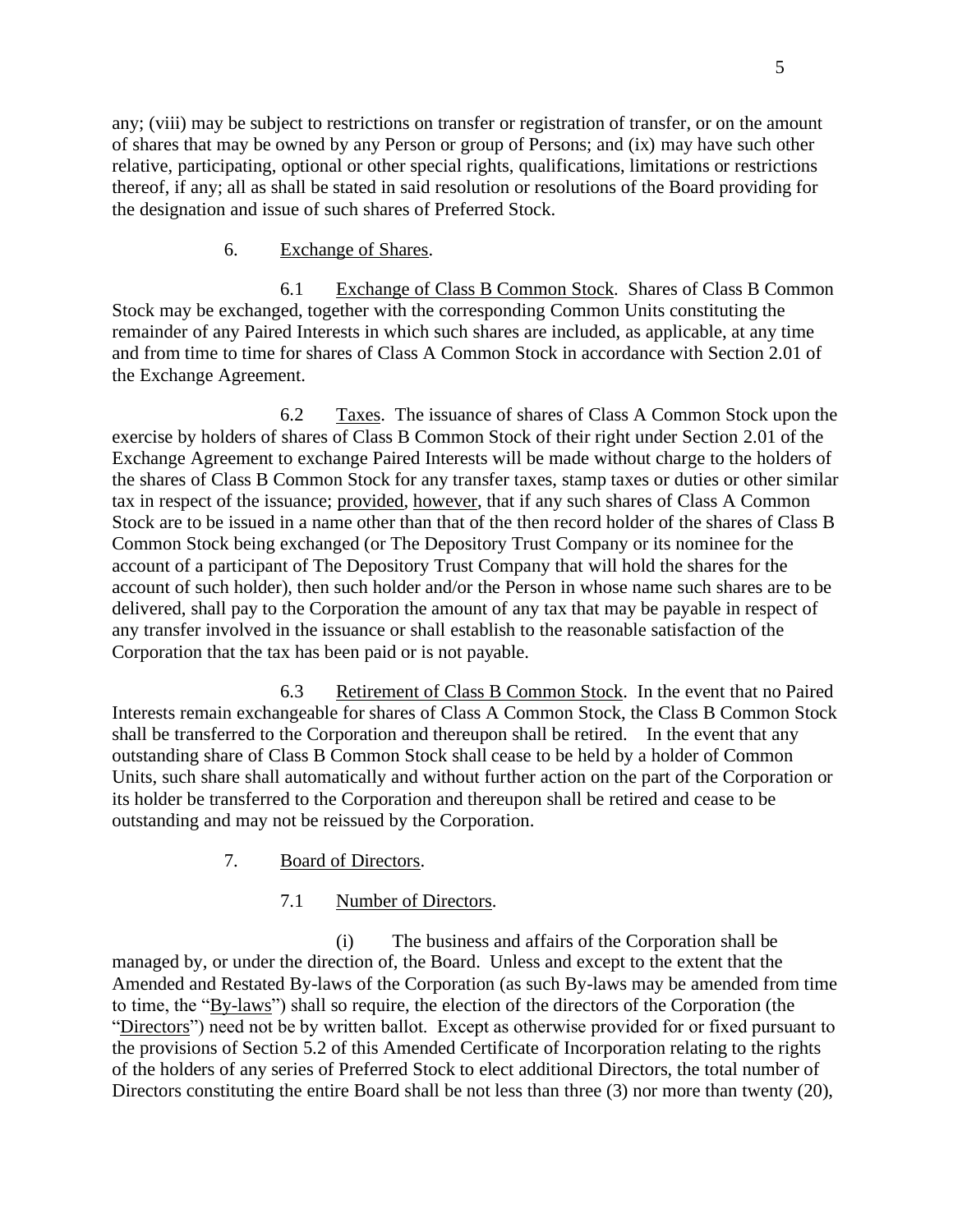with the then authorized number of Directors being fixed from time to time by the Board.

(ii) During any period when the holders of any series of Preferred Stock have the right to elect additional Directors as provided for or fixed pursuant to the provisions of Section [5.2](#page-3-0) ("Preferred Stock Directors"), upon the commencement, and for the duration, of the period during which such right continues: (i) the then total authorized number of Directors shall automatically be increased by such specified number of Preferred Stock Directors, and the holders of the related Preferred Stock shall be entitled to elect the Preferred Stock Directors pursuant to the provisions of the Board's designation for the series of Preferred Stock, and (ii) each such Preferred Stock Director shall serve until such Preferred Stock Director's successor shall have been duly elected and qualified, or until such Preferred Stock Director's right to hold such office terminates pursuant to such provisions, whichever occurs earlier, subject to his or her earlier death, disqualification, resignation or removal. Except as otherwise provided by the Board in the resolution or resolutions establishing such series, whenever the holders of any series of Preferred Stock having such right to elect Preferred Stock Directors are divested of such right pursuant to the provisions of such stock, the terms of office of all such Preferred Stock Directors elected by the holders of such Preferred Stock, or elected to fill any vacancies resulting from the death, resignation, disqualification or removal of such Preferred Stock Directors, shall forthwith terminate and the total and authorized number of Directors shall be reduced accordingly.

<span id="page-5-0"></span>7.2 Staggered Board. The Board (other than Preferred Stock Directors) shall be divided into three (3) classes, as nearly equal in number as possible, designated Class I, Class II and Class III. Class I Directors shall initially serve until the first annual meeting of stockholders following the effectiveness of this Amended Certificate of Incorporation; Class II Directors shall initially serve until the second annual meeting of stockholders following the effectiveness hereof; and Class III Directors shall initially serve until the third annual meeting of stockholders following the effectiveness hereof. Commencing with the first annual meeting of stockholders following the effectiveness hereof, each Director of each class the term of which shall then expire shall be elected to hold office for a three-year term and until such Director's successor has been duly elected and qualified. In case of any increase or decrease, from time to time, in the number of Directors (other than Preferred Stock Directors), the number of Directors in each class shall be apportioned as nearly equal as possible. The Board is authorized to assign members of the Board already holding office to Class I, Class II and Class III.

<span id="page-5-1"></span>7.3 Vacancies and Newly Created Directorships. Subject to the rights of the holders of any one or more series of Preferred Stock then outstanding and subject to obtaining any required stockholder votes or consents under the Stockholders Agreement, newly created directorships resulting from any increase in the authorized number of Directors or any vacancies on the Board resulting from death, resignation, retirement, disqualification, removal from office or other cause shall be filled by the affirmative vote of a majority of the remaining Directors then in office, even if less than a quorum of the Board or, prior to the 50% Triggering Event, by the affirmative vote of the holders of a majority of the total voting power of the outstanding shares of capital stock of the Corporation entitled to vote generally in the election of Directors, voting together as a single class. Any Director so chosen shall hold office until the next election of the class for which such Director shall have been chosen and until his or her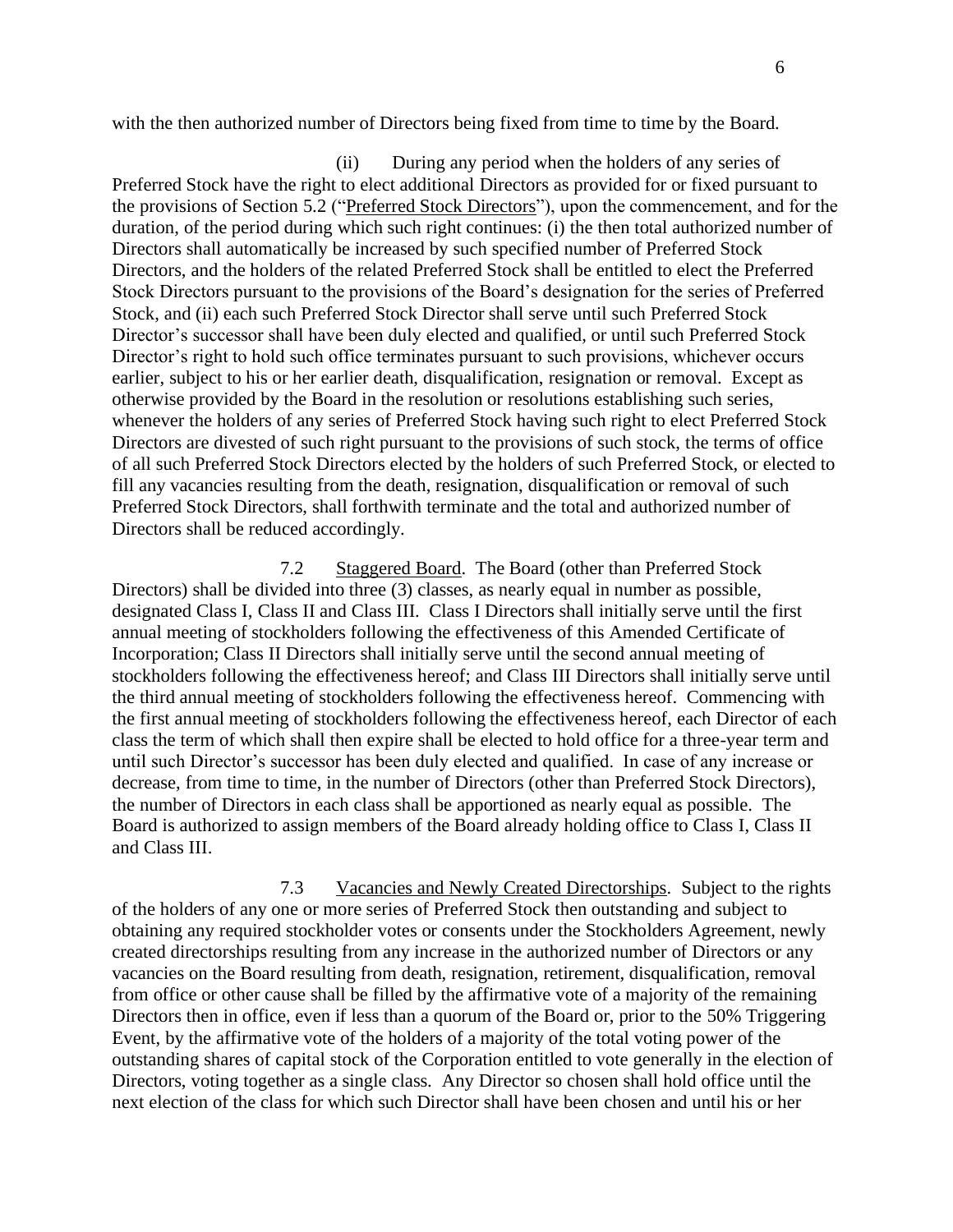successor shall be duly elected and qualified or until such Director's earlier death, disqualification, resignation or removal. No decrease in the number of Directors shall shorten the term of any Director then in office.

<span id="page-6-0"></span>7.4 Removal of Directors. Except for Preferred Stock Directors and subject to obtaining any required stockholder votes or consents under the Stockholders Agreement, any Director or the entire Board may be removed from office at any time, but only for cause by the affirmative vote of the holders of sixty-six and two-thirds percent (66 2/3%) of the total voting power of the outstanding shares of capital stock of the Corporation entitled to vote generally in the election of Directors, voting together as a single class; provided, however, that prior to the 50% Triggering Event, any Director may be removed with or without cause by the affirmative vote of the holders of a majority of the total voting power of the outstanding shares of capital stock of the Corporation entitled to vote generally in the election of Directors, voting together as a single class.

# 8. Meetings of Stockholders.

<span id="page-6-3"></span><span id="page-6-1"></span>8.1 Action by Written Consent. Prior to the 40% Triggering Event, any action which is required or permitted to be taken by the stockholders of the Corporation may be taken without a meeting, without prior notice and without a vote if a consent or consents in writing, setting forth the action so taken, is signed by the holders of outstanding stock having not less than the minimum number of votes that would be necessary to authorize or take such action at a meeting at which all shares of the Corporation's capital stock entitled to vote thereon were present and voted. From and after the 40% Triggering Event, any action required or permitted to be taken by the stockholders of the Corporation may be taken only at a duly called annual or special meeting of the stockholders of the Corporation and the power of stockholders to consent in writing without a meeting is specifically denied; provided, however, that any action required or permitted to be taken by the holders of Preferred Stock, voting separately as a series or separately as a class with one or more other such series, may be taken without a meeting, without prior notice and without a vote, unless expressly prohibited in the resolutions creating such series of Preferred Stock.

<span id="page-6-2"></span>8.2 Special Meetings of Stockholders. Subject to any special rights of the holders of any series of Preferred Stock, and to the requirements of applicable law, special meetings of stockholders of the Corporation may be called only (i) by or at the direction of the Board pursuant to a written resolution adopted by a majority of the total number of Directors that the Corporation would have if there were no vacancies or (ii) by or at the direction of the Chair or the Chief Executive Officer. In addition, prior to the 40% Triggering Event, special meetings of stockholders of the Corporation may be called by the Chair or Secretary of the Corporation at the request of the Principal Stockholders. Any business transacted at any special meeting of stockholders shall be limited to matters relating to the purpose or purposes stated in the notice of meeting.

8.3 Election of Directors by Written Ballot. Unless and except to the extent that the By-laws shall so require, the election of the Directors need not be by written ballot.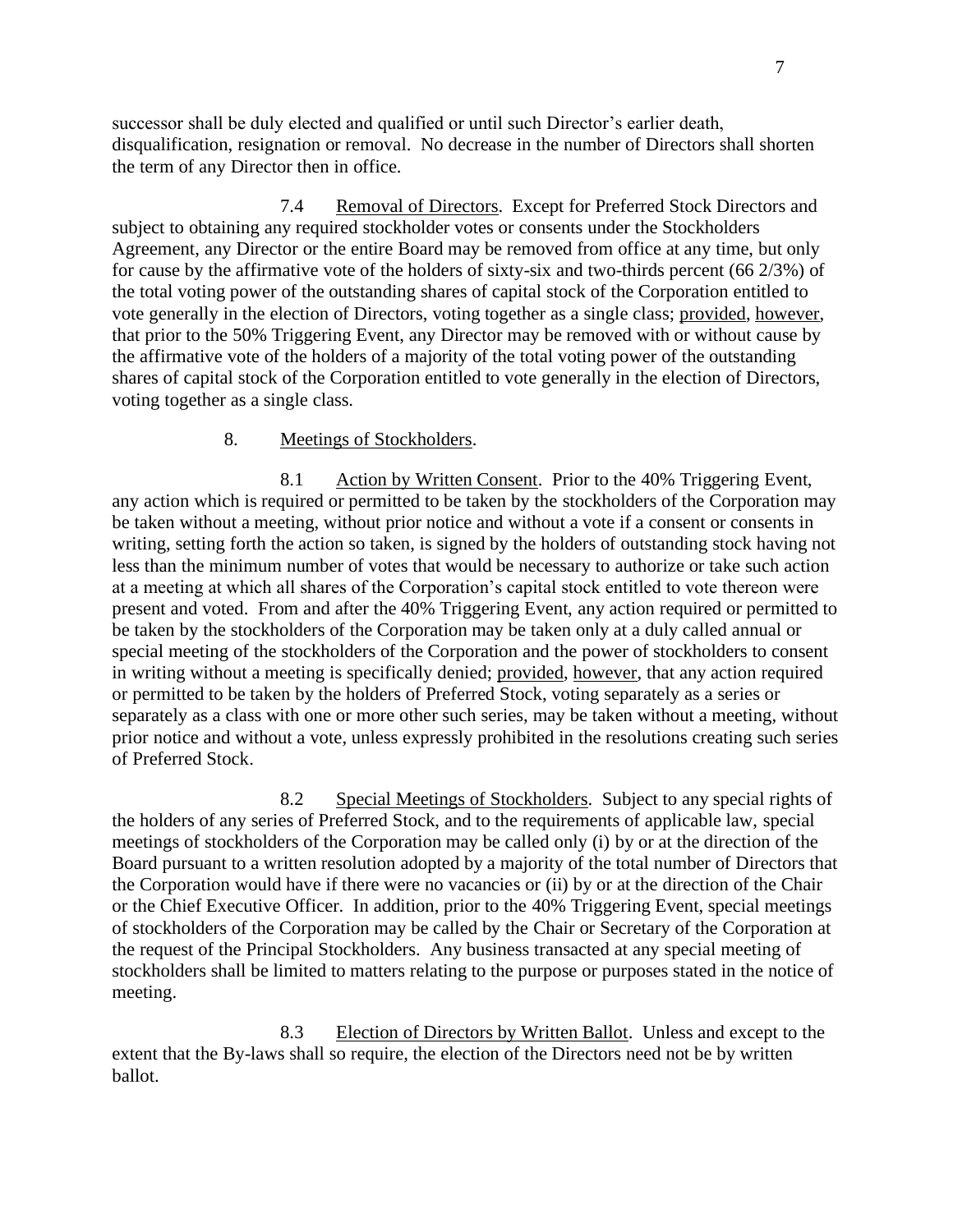9. Business Combinations.

<span id="page-7-0"></span>9.1 Section 203 of the General Corporation Law. The Corporation expressly elects not to be subject to the provisions of Section 203 of the General Corporation Law.

<span id="page-7-1"></span>9.2 Limitations on Business Combinations. Notwithstanding any other provision in this Amended Certificate of Incorporation to the contrary, the Corporation shall not engage in any business combination (as defined below), at any point in time at which the Corporation's Class A Common Stock is registered under Section 12(b) or 12(g) of the Exchange Act, with any interested stockholder (as defined below) for a period of three (3) years following the time that such stockholder became an interested stockholder, unless:

(i) prior to such time, the Board approved either the business combination or the transaction which resulted in such stockholder becoming an interested stockholder,

(ii) upon consummation of the transaction which resulted in such stockholder becoming an interested stockholder, such interested stockholder owned at least eighty-five (85)% of the voting stock (as defined below) of the Corporation outstanding at the time the transaction commenced, excluding for purposes of determining the voting stock outstanding (but not the outstanding voting stock owned by such interested stockholder) those shares owned by (i) persons who are Directors and also officers of the Corporation or (ii) employee stock plans in which employee participants do not have the right to determine confidentially whether shares held subject to the plan will be tendered in a tender or exchange offer, or

(iii) at or subsequent to such time, the business combination is approved by the Board and authorized at an annual or special meeting of stockholders, and not by written consent, by the affirmative vote of at least two thirds of the outstanding voting stock of the Corporation which is not owned by such interested stockholder.

9.3 Definitions. For purposes of this Article [9:](#page-7-0)

(i) "affiliate" means a person that directly, or indirectly through one or more intermediaries, controls, or is controlled by, or is under common control with, another person.

(ii) "associate," when used to indicate a relationship with any person, means: (i) any corporation, partnership, unincorporated association or other entity of which such person is a director, officer or general partner or is, directly or indirectly, the owner of twenty-percent (20%) or more of any class of voting stock; (ii) any trust or other estate in which such person has at least a twenty-percent (20%) beneficial interest or as to which such person serves as trustee or in a similar fiduciary capacity; and (iii) any relative or spouse of such person, or any relative of such spouse, who has the same residence as such person.

(iii) "business combination" means: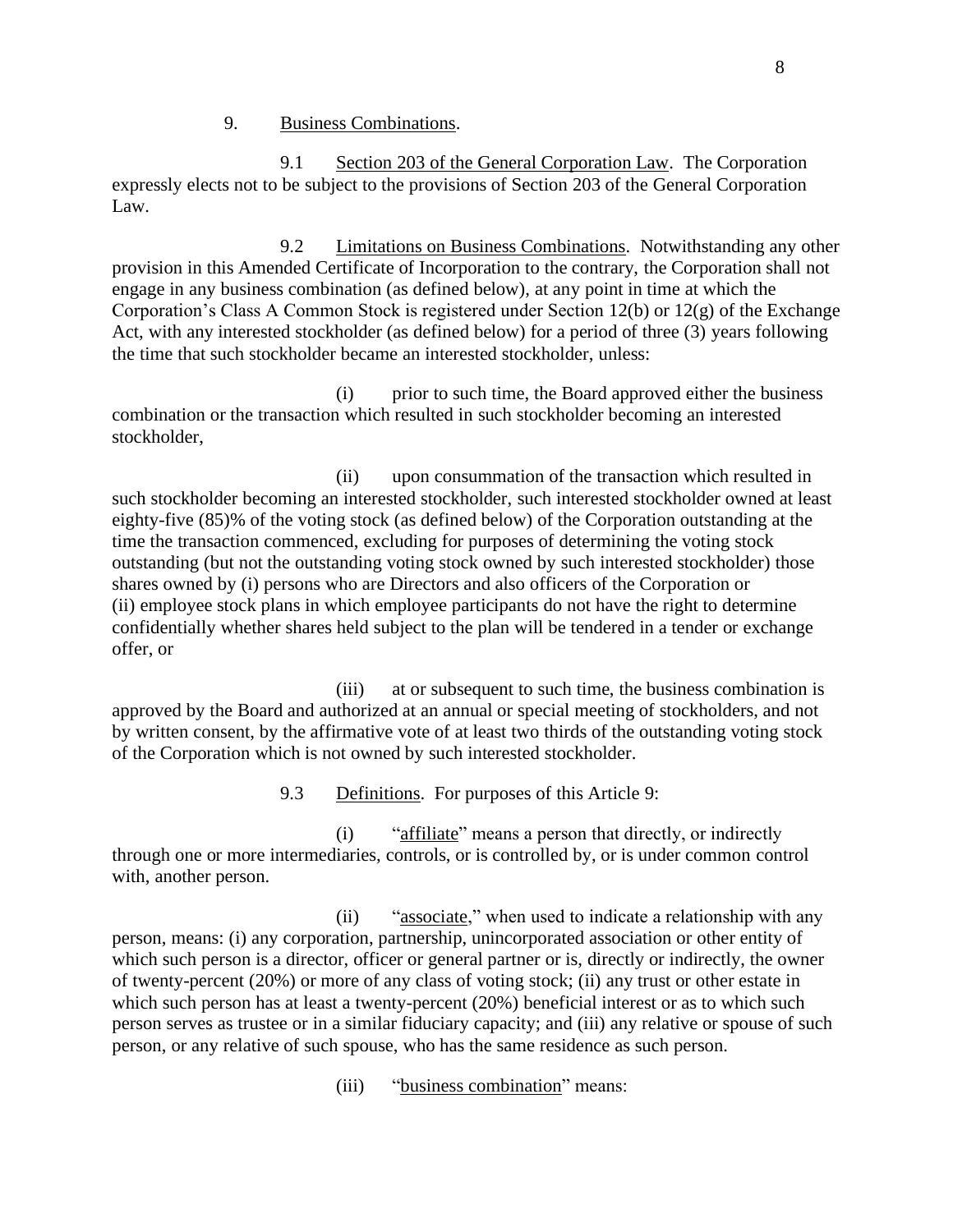<span id="page-8-1"></span>(1) any merger or consolidation of the Corporation or any direct or indirect majority-owned subsidiary of the Corporation (a) with the interested stockholder, or (b) with any other corporation, partnership, unincorporated association or other entity if the merger or consolidation is caused by the interested stockholder and as a result of such merger or consolidation Section [9.2](#page-7-1) is not applicable to the surviving entity;

(2) any sale, lease, exchange, mortgage, pledge, transfer or other disposition (in one transaction or a series of transactions), except proportionately as a stockholder of the Corporation, to or with the interested stockholder, whether as part of a dissolution or otherwise, of assets of the Corporation or of any direct or indirect majority-owned subsidiary of the Corporation which assets have an aggregate market value equal to ten percent (10%) or more of either the aggregate market value of all the assets of the Corporation determined on a consolidated basis or the aggregate market value of all the outstanding stock of the Corporation;

<span id="page-8-0"></span>(3) any transaction which results in the issuance or transfer by the Corporation or by any direct or indirect majority-owned subsidiary of the Corporation of any stock of the Corporation or of such subsidiary to the interested stockholder, except: (a) pursuant to the exercise, exchange or conversion of securities exercisable for, exchangeable for or convertible into stock of the Corporation or any such subsidiary which securities were outstanding prior to the time that the interested stockholder became such; (b) pursuant to a merger under Section 251(g) of the General Corporation Law; (c) pursuant to a dividend or distribution paid or made, or the exercise, exchange or conversion of securities exercisable for, exchangeable for or convertible into stock of the Corporation or any such subsidiary which security is distributed, pro rata to all holders of a class or series of stock of the Corporation subsequent to the time the interested stockholder became such; (d) pursuant to an exchange offer by the Corporation to purchase stock made on the same terms to all holders of such stock; or (e) any issuance or transfer of stock by the Corporation; provided, however, that in no case under items (c)-(e) of this subsection [\(3\)](#page-8-0) shall there be an increase in the interested stockholder's proportionate share of the stock of any class or series of the Corporation or of the voting stock of the Corporation (except as a result of immaterial changes due to fractional share adjustments);

<span id="page-8-2"></span>(4) any transaction involving the Corporation or any direct or indirect majority-owned subsidiary of the Corporation which has the effect, directly or indirectly, of increasing the proportionate share of the stock of any class or series, or securities convertible into the stock of any class or series, of the Corporation or of any such subsidiary which is owned by the interested stockholder, except as a result of immaterial changes due to fractional share adjustments or as a result of any purchase or redemption of any shares of stock not caused, directly or indirectly, by the interested stockholder; or

(5) any receipt by the interested stockholder of the benefit, directly or indirectly (except proportionately as a stockholder of the Corporation), of any loans, advances, guarantees, pledges, or other financial benefits (other than those expressly permitted in subsections [\(1\)](#page-8-1)[-\(4\)](#page-8-2) above) provided by or through the Corporation or any direct or indirect majority-owned subsidiary.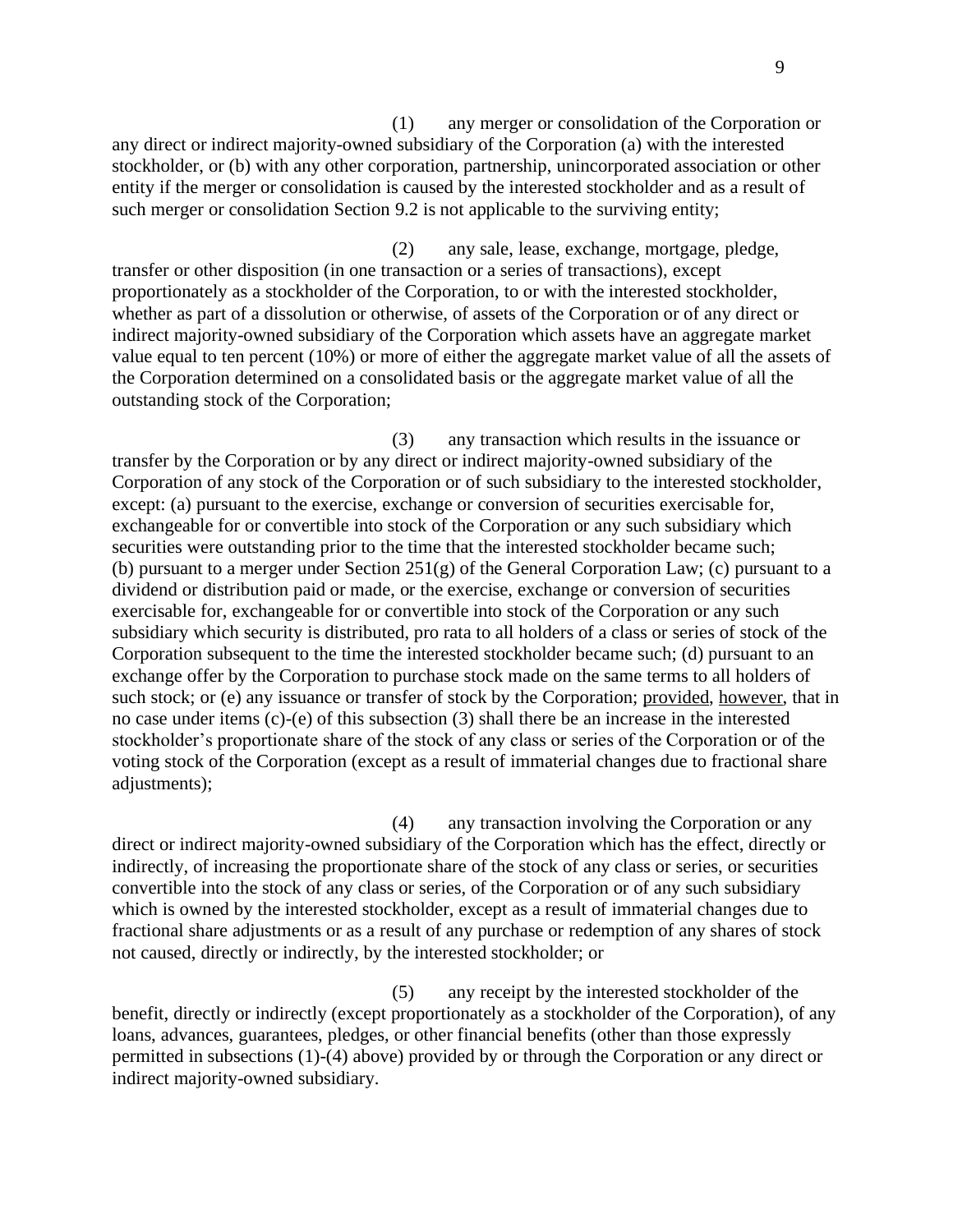(iv) "control," including the terms "controlling," "controlled by" and "under common control with," means the possession, directly or indirectly, of the power to direct or cause the direction of the management and policies of a person, whether through the ownership of voting stock, by contract, or otherwise. A person who is the owner of twenty percent (20%) or more of the outstanding voting stock of any corporation, partnership, unincorporated association or other entity shall be presumed to have control of such entity, in the absence of proof by a preponderance of the evidence to the contrary. Notwithstanding the foregoing, a presumption of control shall not apply where such person holds voting stock, in good faith and not for the purpose of circumventing this Article [9,](#page-7-0) as an agent, bank, broker, nominee, custodian or trustee for one or more owners who do not individually or as a group (as such term is used in Rule 13d-5 of the Exchange Act) have control of such entity.

(v) "interested stockholder" means any person (other than the Corporation or any direct any indirect majority-owned subsidiary of the Corporation) that (i) is the owner of fifteen percent (15%) or more of the outstanding voting stock of the Corporation, or (ii) is an affiliate or associate of the Corporation and was the owner of fifteen percent (15%) or more of the outstanding voting stock of the Corporation at any time within the three (3) year period immediately prior to the date on which it is sought to be determined whether such person is an interested stockholder, and the affiliates and associates of such person; provided, however, that the term "interested stockholder" shall not include (a) the Principal Stockholders or Principal Stockholder transferees or (b) any person whose ownership of shares in excess of the fifteen percent (15%) limitation set forth herein is the result of any action taken solely by the Corporation; provided that such person specified in this clause (b) shall be an interested stockholder if thereafter such person acquires additional shares of voting stock of the Corporation, except as a result of further corporate action not caused, directly or indirectly, by such person. For the purpose of determining whether a person is an interested stockholder, the voting stock of the Corporation deemed to be outstanding shall include stock deemed to be owned by the person through application of the definition of "owner" below but shall not include any other unissued stock of the Corporation which may be issuable pursuant to any agreement, arrangement or understanding, or upon exercise of conversion rights, warrants or options, or otherwise.

(vi) "owner," including the terms "own" and "owned," when used with respect to any stock, means a person that individually or with or through any of its affiliates or associates:

(1) beneficially owns such stock, directly or indirectly;

<span id="page-9-0"></span>(2) has (a) the right to acquire such stock (whether such right is exercisable immediately or only after the passage of time) pursuant to any agreement, arrangement or understanding, or upon the exercise of conversion rights, exchange rights, warrants or options, or otherwise; provided, however, that a person shall not be deemed the owner of stock tendered pursuant to a tender or exchange offer made by such person or any of such person's affiliates or associates until such tendered stock is accepted for purchase or exchange; or (b) the right to vote such stock pursuant to any agreement, arrangement or understanding; provided, however, that a person shall not be deemed the owner of any stock

or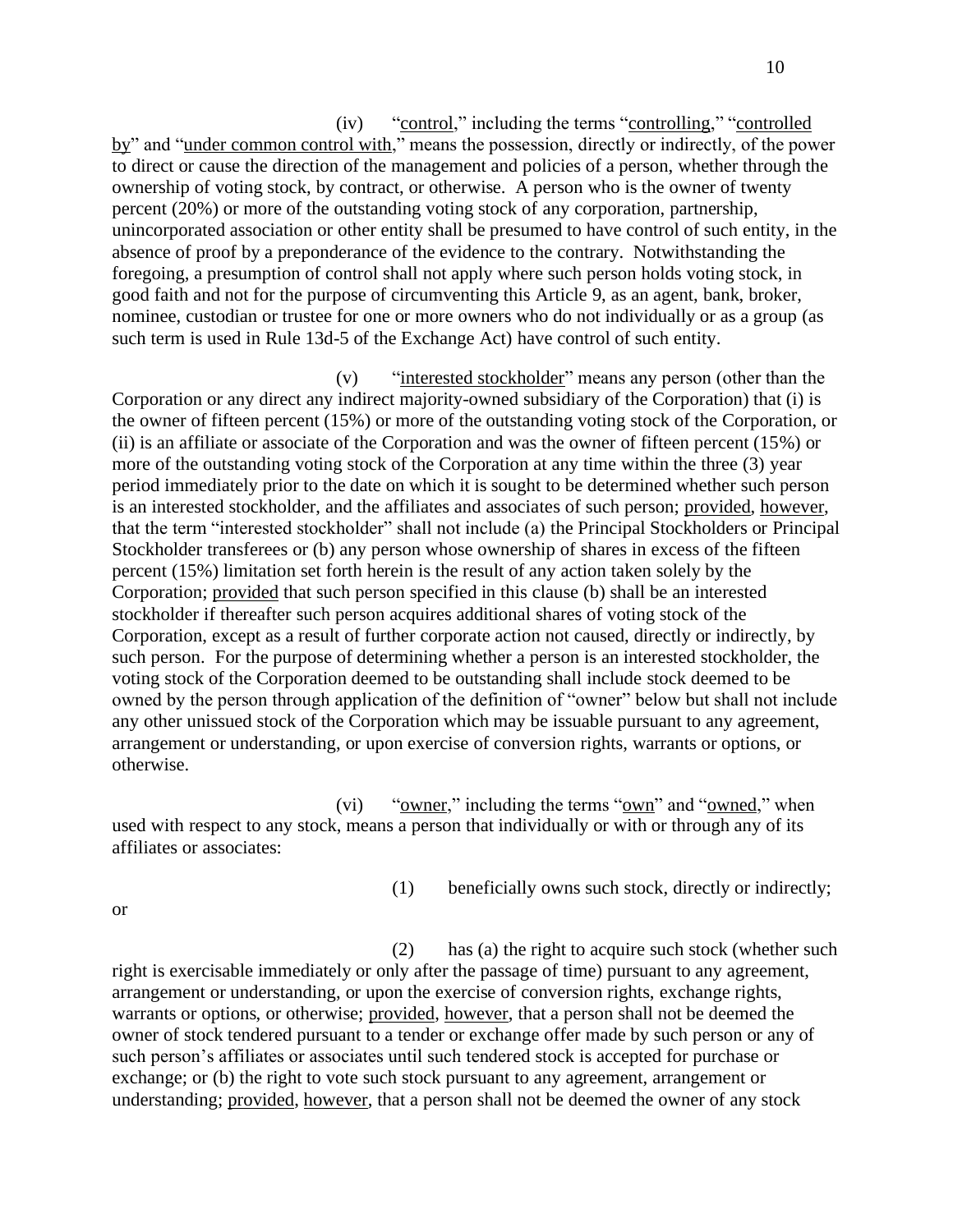because of such person's right to vote such stock if the agreement, arrangement or understanding to vote such stock arises solely from a revocable proxy or consent given in response to a proxy or consent solicitation made to ten (10) or more persons; or

(3) has any agreement, arrangement or understanding for the purpose of acquiring, holding, voting (except voting pursuant to a revocable proxy or consent as described in item (b) of subsection [\(2\)](#page-9-0) above), or disposing of such stock with any other person that beneficially owns, or whose affiliates or associates beneficially own, directly or indirectly, such stock.

(vii) "person" means any individual, corporation, partnership, unincorporated association or other entity.

(viii) "stock" means, with respect to any corporation, any capital stock of such corporation and, with respect to any other entity, any equity interest of such entity.

(ix) "Principal Stockholder transferee" means any Person who acquires voting stock of the Corporation from a Principal Stockholder (other than in connection with a public offering) and who is designated in writing by such Principal Stockholder as a "Principal Stockholder transferee."

(x) "voting stock" means, with respect to any corporation, stock of any class or series entitled to vote generally in the election of directors and, with respect to any entity that is not a corporation, any equity interest entitled to vote generally in the election of the governing body of such entity. Every reference to a percentage of voting stock shall refer to such percentage of the votes of such voting stock.

10. Corporate Opportunities.

<span id="page-10-1"></span><span id="page-10-0"></span>10.1 Certain Acknowledgements. In recognition and anticipation that (i) certain of the directors, partners, principals, officers, members, managers and/or employees of the Principal Stockholders or their Affiliated Companies (as defined below) may serve as directors or officers of the Corporation and (ii) the Principal Stockholders and their Affiliated Companies engage and may continue to engage in the same or similar activities or related lines of business as those in which the Corporation, directly or indirectly, may engage and/or other business activities that overlap with or compete with those in which the Corporation, directly or indirectly, may engage, and (iii) that the Corporation and its Affiliated Companies may engage in material business transactions with the Principal Stockholders and their Affiliated Companies, and that the Corporation is expected to benefit therefrom, the provisions of this Article [10](#page-10-0) are set forth to regulate and define the conduct of certain affairs of the Corporation as they may involve the Principal Stockholders and/or their Affiliated Companies and/or their respective directors, partners, principals, officers, members, managers and/or employees, including any of the foregoing who serve as officers or directors of the Corporation (collectively, the "Exempted Persons"), and the powers, rights, duties and liabilities of the Corporation and its officers, directors and stockholders in connection therewith. As used in this Amended Certificate of Incorporation, "Affiliated Companies" shall mean (a) in respect of the Principal Stockholders, any entity that controls, is controlled by or under common control with the Principal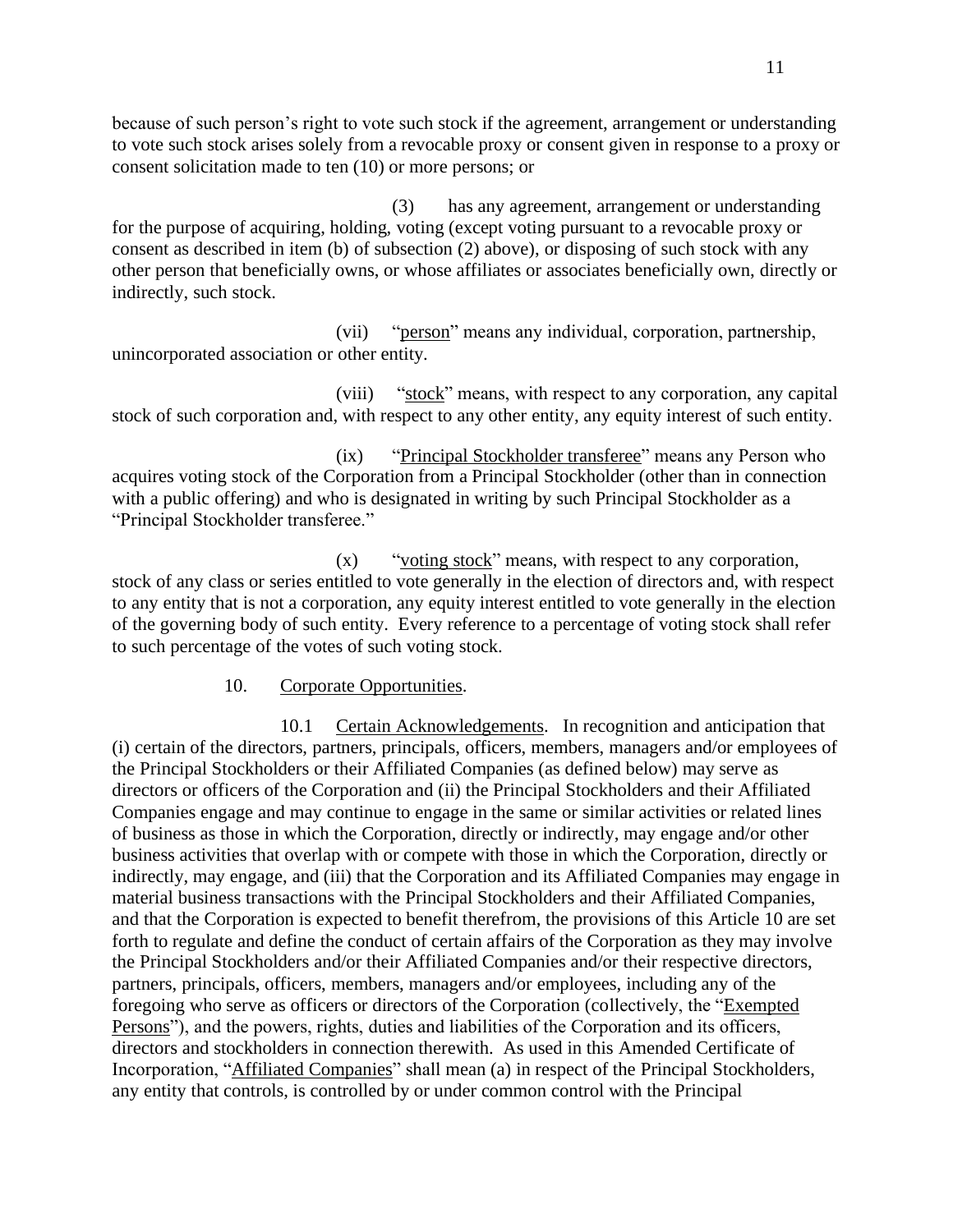Stockholders (other than the Corporation and any company that is controlled by the Corporation) and any investment entities managed by the Principal Stockholders or any of their Affiliated Companies (as general partner, sole member or otherwise) and (b) in respect of the Corporation, any company controlled by the Corporation.

10.2 Competition and Corporate Opportunities. To the fullest extent permitted by applicable law, none of the Principal Stockholders, their Affiliated Companies or any of the Exempted Persons shall have any fiduciary duty to refrain from engaging directly or indirectly in the same or similar business activities or lines of business as the Corporation or any of its Affiliated Companies, and none of the Principal Stockholders, their Affiliated Companies or any of the Exempted Persons shall be liable to the Corporation or its stockholders for breach of any fiduciary or other duty (whether contractual or otherwise) solely by reason of any such activities of the Principal Stockholders, their Affiliated Companies or any of the Exempted Persons. To the fullest extent permitted by applicable law, the Corporation, on behalf of itself and its Affiliated Companies, renounces any interest or expectancy of the Corporation and its Affiliated Companies in, or in being offered an opportunity to participate in, business opportunities that are from time to time presented to the Principal Stockholders, their Affiliated Companies or any of the Exempted Persons, even if the opportunity is one that the Corporation or its Affiliated Companies might reasonably be deemed to have pursued or had the ability or desire to pursue if granted the opportunity to do so, and each of the Principal Stockholders, their Affiliated Companies and the Exempted Persons shall have no duty to communicate or offer such business opportunity to the Corporation or its Affiliated Companies and, to the fullest extent permitted by applicable law, shall not be liable to the Corporation, any of its Affiliated Companies or its stockholders for breach of any fiduciary or other duty (whether contractual or otherwise), as a director, officer or stockholder of the Corporation solely, by reason of the fact that the Principal Stockholders, their Affiliated Companies or any such Exempted Person pursues or acquires such business opportunity, sells, assigns, transfers or directs such business opportunity to another Person or fails to present such business opportunity, or information regarding such business opportunity, to the Corporation or any of its Affiliated Companies. For the avoidance of doubt, each of the Principal Stockholders, their Affiliated Companies and the Exempted Persons shall, to the fullest extent permitted by law, have the right to, and shall have no duty (whether contractual or otherwise) not to, directly or indirectly: (A) engage in the same, similar or competing business activities or lines of business as the Corporation or its Affiliated Companies, (B) do business with any client or customer of the Corporation or its Affiliated Companies, or (C) make investments in competing businesses of the Corporation or its Affiliated Companies, and such acts shall not be deemed wrongful or improper. Notwithstanding anything to the contrary in this Section 2, the Corporation does not renounce any interest or expectancy it may have in any business opportunity that is expressly offered to any Exempted Person solely in his or her capacity as a director or officer of the Corporation.

10.3 Certain Matters Deemed Not Corporate Opportunities. In addition to and notwithstanding the foregoing provisions of this Article [10,](#page-10-0) a corporate opportunity shall not be deemed to be a potential corporate opportunity for the Corporation if it is a business opportunity the Corporation is not financially able or contractually permitted or legally able to undertake, or that is, from its nature, not in the line of the Corporation's business or is of no practical advantage to it or that is one in which the Corporation has no interest or reasonable expectancy.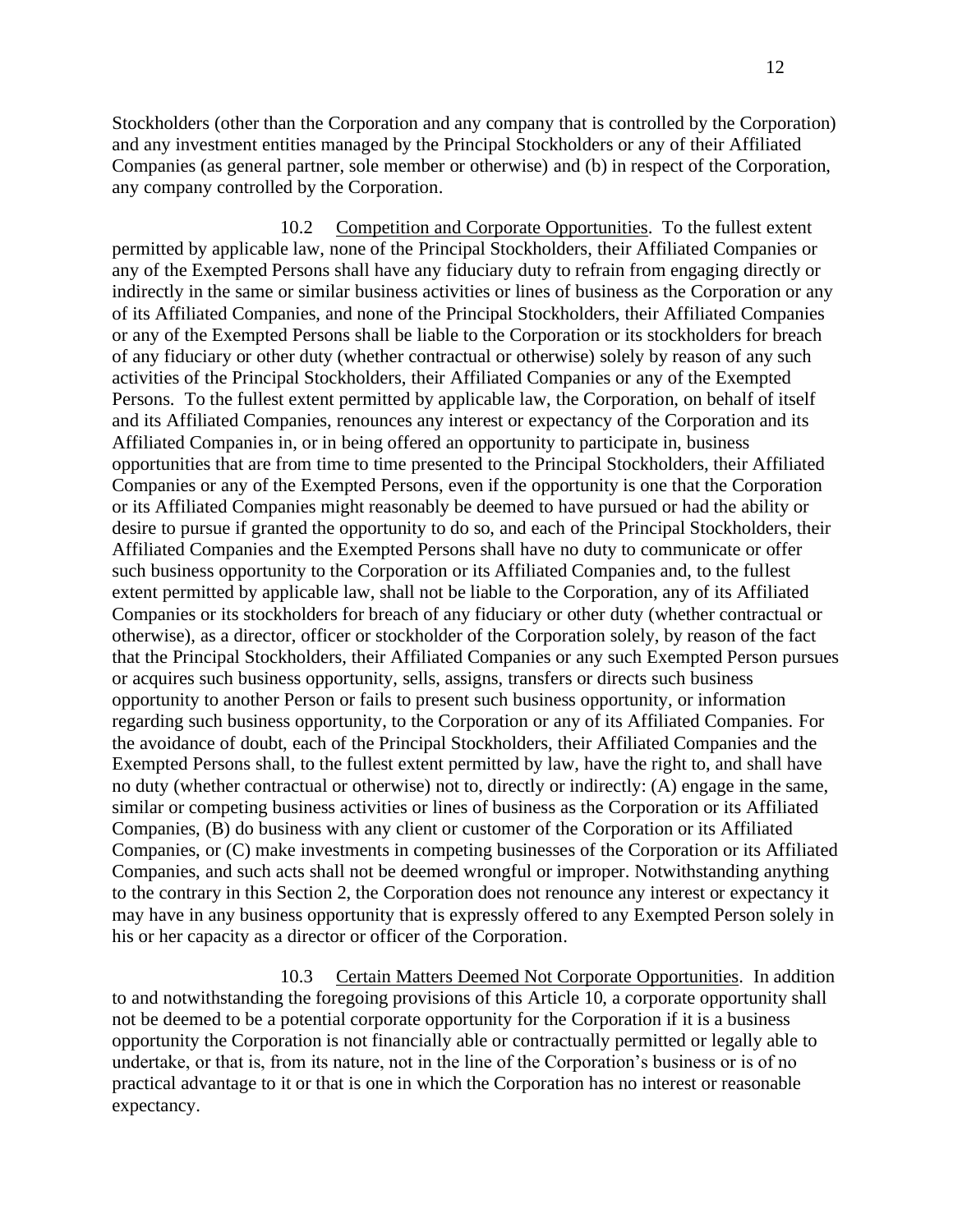10.4 Amendment of this Article. Notwithstanding anything to the contrary elsewhere contained in this Amended Certificate of Incorporation, subject to the rights of the holders of any series of Preferred Stock then outstanding, and in addition to any vote required by applicable law, for so long as the Principal Stockholders collectively beneficially own (as such term is defined in Rule 13d-3 and Rule 13d-5 under the Exchange Act) any issued and outstanding shares of Common Stock, the consent of the Principal Stockholders shall be required to alter, amend or repeal, or to adopt any provision inconsistent with, this Article [10;](#page-10-0) provided, however, that, to the fullest extent permitted by law, neither the alteration, amendment or repeal of this Article [10](#page-10-0) nor the adoption of any provision of this Amended Certificate of Incorporation inconsistent with this Article [10](#page-10-0) shall apply to or have any effect on the liability or alleged liability of any Exempted Person for or with respect to any activities or opportunities which such Exempted Person becomes aware prior to such alteration, amendment, repeal or adoption.

### 11. Limitation of Liability.

<span id="page-12-0"></span>11.1 To the fullest extent permitted under the General Corporation Law, as it now exists or may hereafter be amended (but, in the case of any such amendment, only to the extent such amendment permits the Corporation to provide broader exculpation than permitted prior thereto), no Director shall be liable to the Corporation or its stockholders for monetary damages arising from a breach of fiduciary duty as a Director.

11.2 Any amendment, repeal or modification of Section [11.1](#page-12-0) shall not adversely affect any right or protection of a Director existing at the time of such amendment, repeal or modification with respect to any act, omission or other matter occurring prior to such amendment, repeal or modification.

### <span id="page-12-2"></span>12. Indemnification.

<span id="page-12-3"></span><span id="page-12-1"></span>12.1 Right to Indemnification and Advancement. The Corporation shall indemnify and hold harmless, to the fullest extent permitted by applicable law as it presently exists or may hereafter be amended, (i) any Person who was or is a party or is threatened to be made a party to or otherwise involved in any threatened, pending or completed action, suit or proceeding, whether civil, criminal, administrative or investigative (a "Proceeding"), by reason of the fact that he or she, or a Person for whom he or she is the legal representative, is or was a Director or officer of the Corporation or, while a Director or officer of the Corporation, is or was serving at the request of the Corporation as a director, officer, employee, agent or trustee of another entity or enterprise, including service with respect to employee benefit plans, or (ii) the Principal Stockholder that is a party or is threatened to be made a party to or otherwise involved in any Proceeding by reason of the fact that the Principal Stockholder is or was a holder of equity interests in the Corporation (each such Person in clause (i) and (ii), a "Covered Person") against all liability and loss suffered and expenses (including, without limitation, attorneys' fees and expenses, judgments, fines, excise taxes or penalties under the Employee Retirement Income Security Act of 1974, as amended, and amounts paid or to be paid in settlement) reasonably incurred by such Covered Person. Notwithstanding the preceding sentence, except as otherwise provided in Section [12.3,](#page-13-0) the Corporation shall be required to indemnify a Covered Person in connection with a Proceeding (or part thereof) commenced by such Covered Person only if the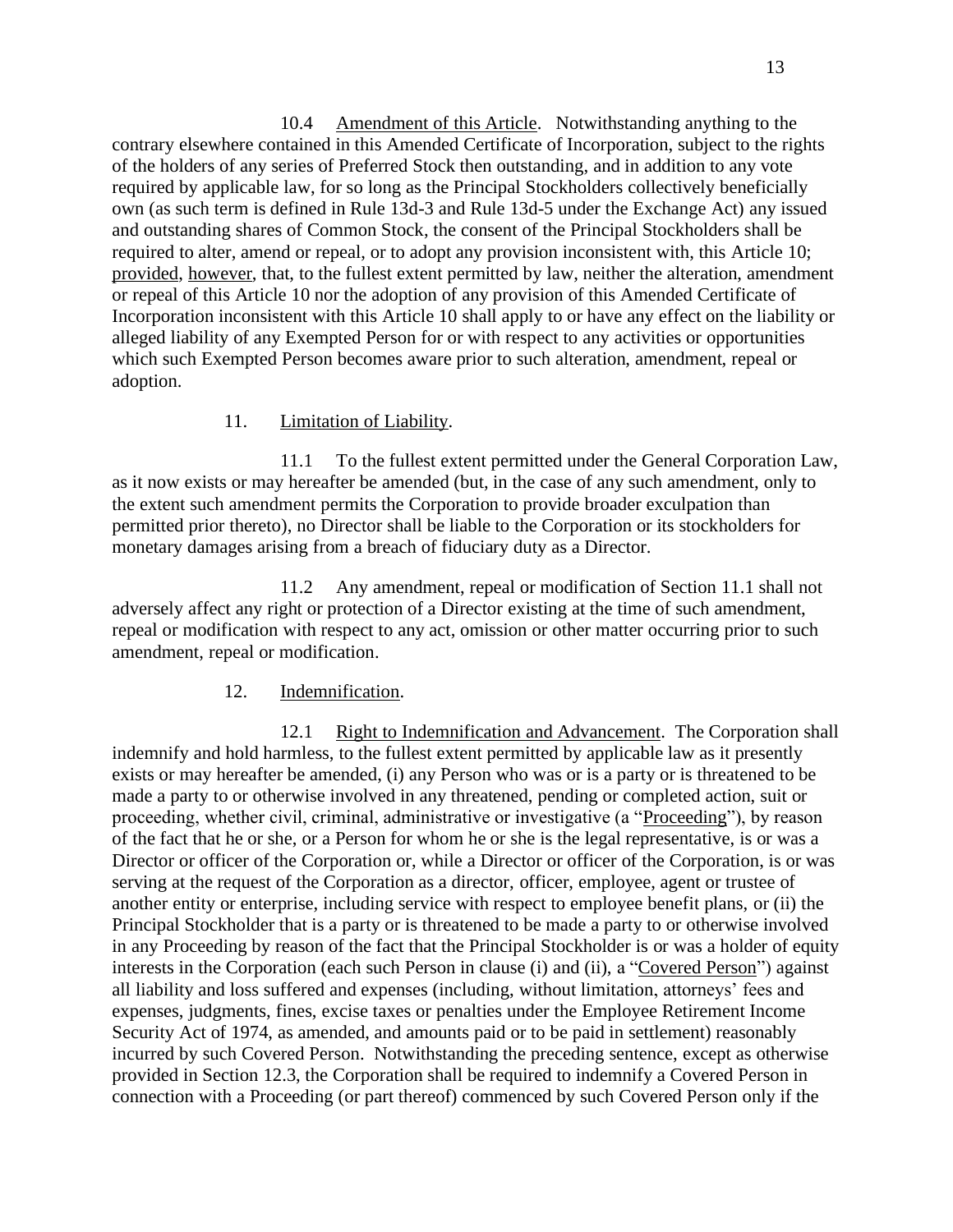commencement of such Proceeding (or part thereof) by the Covered Person was authorized by the Board.

12.2 Prepayment of Expenses. To the extent not prohibited by applicable law, the Corporation shall pay the expenses (including attorneys' fees) incurred by a Covered Person in defending any Proceeding in advance of its final disposition; provided, however, that to the extent required by applicable law, such payment of expenses in advance of the final disposition of the Proceeding shall be made only upon receipt of an undertaking by the Covered Person to repay all amounts advanced if it should be ultimately determined that the Covered Person is not entitled to be indemnified under this Article [12](#page-12-1) or otherwise.

<span id="page-13-0"></span>12.3 Claims. If a claim for indemnification or advancement of expenses under this Article [12](#page-12-1) is not paid in full within thirty (30) days after a written claim therefor by the Covered Person has been received by the Corporation, the Covered Person may file suit to recover the unpaid amount of such claim and, if successful in whole or in part, shall be entitled to be paid the expense of prosecuting such claim. In any such action the Corporation shall have the burden of proving that the Covered Person is not entitled to the requested indemnification or advancement of expenses under applicable law. In (i) any suit brought by a Covered Person to enforce a right to indemnification hereunder (but not in a suit brought by a Covered Person to enforce a right to an advancement of expenses) it shall be a defense that, and (ii) any suit brought by the Corporation to recover an advancement of expenses pursuant to the terms of an undertaking, the Corporation shall be entitled to recover such expenses upon a final adjudication that, such Person has not met any applicable standard for indemnification set forth in the General Corporation Law. Neither the failure of the Corporation (including by its Directors who are not parties to such action, a committee of such Directors, independent legal counsel, or its stockholders) to have made a determination prior to the commencement of such suit that indemnification of the Covered Person is proper in the circumstances because the Covered Person has met the applicable standard of conduct set forth in the General Corporation Law, nor an actual determination by the Corporation (including by its Directors who are not parties to such action, a committee of such Directors, independent legal counsel, or its stockholders) that the Covered Person has not met such applicable standard of conduct, shall create a presumption that such Person has not met the applicable standard of conduct or, in the case of such a suit brought by the Covered Person, be a defense to such suit.

12.4 Nonexclusivity of Rights. The rights conferred on any Covered Person by this Article [12](#page-12-1) shall not be exclusive of any other rights that such Covered Person may have or hereafter acquire under any statute, provision of this Amended Certificate of Incorporation, the By-laws, agreement, vote of stockholders or disinterested Directors or otherwise.

12.5 Other Sources. Subject to Section [12.6,](#page-14-0) the Corporation's obligation, if any, to indemnify or to advance expenses to any Covered Person who was or is serving at its request as a director, officer, employee or agent of another entity or enterprise shall be reduced by any amount such Covered Person may collect as indemnification or advancement of expenses from such other entity or enterprise.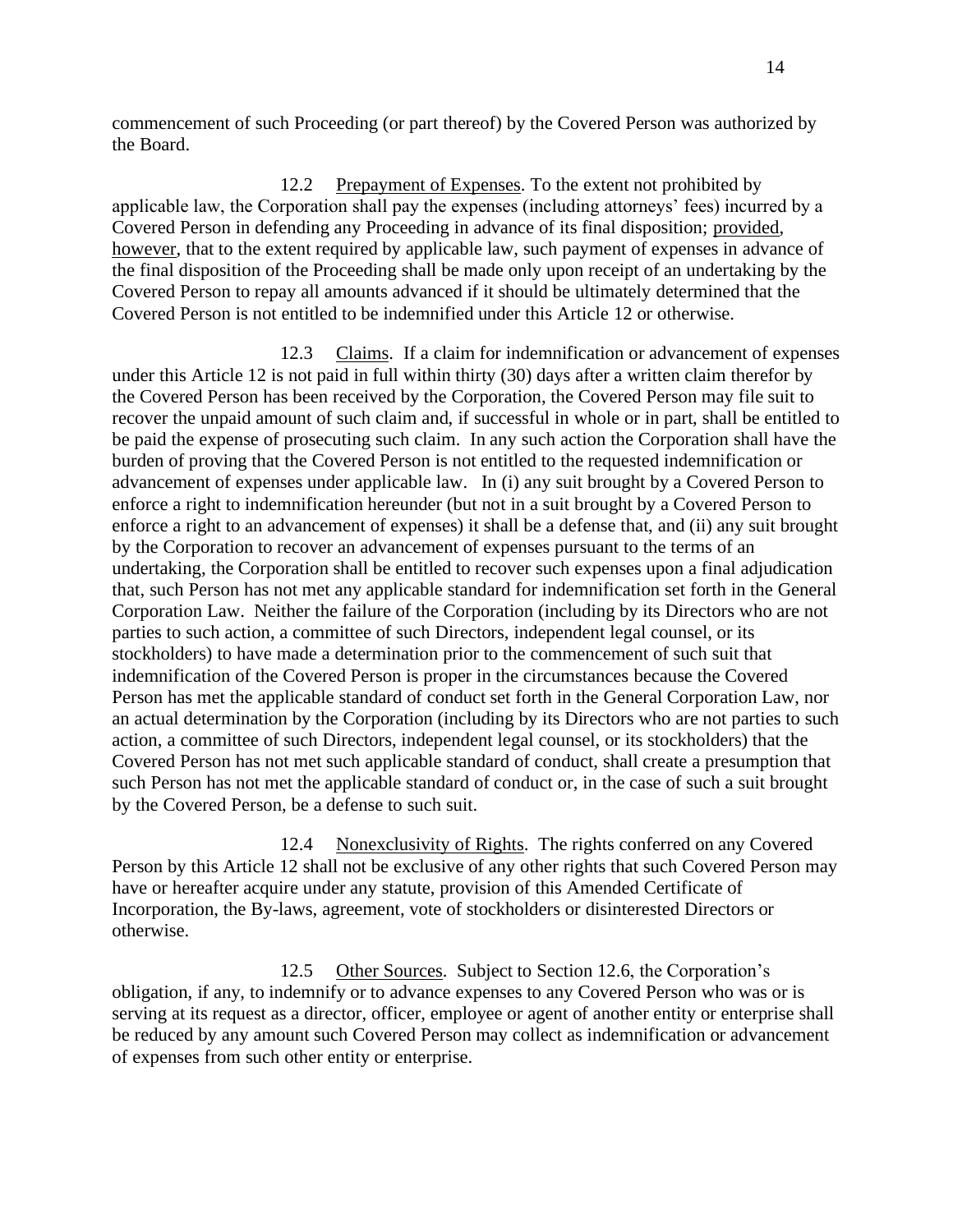<span id="page-14-0"></span>12.6 Indemnitor of First Resort. In all events, (i) the Corporation hereby agrees that it is the indemnitor of first resort (i.e., its obligation to a Covered Person to provide advancement and/or indemnification to such Covered Person are primary and any obligation of any Principal Stockholder (including any Affiliate thereof other than the Corporation) to provide advancement or indemnification hereunder or under any other indemnification agreement (whether pursuant to contract, by-laws or charter), or any obligation of any insurer of any Principal Stockholder to provide insurance coverage, for the same expenses, liabilities, judgments, penalties, fines and amounts paid in settlement (including all interest, assessments and other charges paid or payable in connection with or in respect of such expenses, liabilities, judgments, penalties, fines and amounts paid in settlement) incurred by such Covered Person are secondary and (ii) if any Principal Stockholder (or any Affiliate thereof, other than the Corporation) pays or causes to be paid, for any reason, any amounts otherwise indemnifiable hereunder or under any other indemnification agreement (whether pursuant to contract, by-laws or charter) with such Covered Person, then (x) such Principal Stockholder (or such Affiliate, as the case may be), as the case may be, shall be fully subrogated to all rights of such Covered Person with respect to such payment and (y) the Corporation shall fully indemnify, reimburse and hold harmless such Principal Stockholder (or such other Affiliate), as the case may be, for all such payments actually made by such Principal Stockholder (or such other Affiliate).

12.7 Amendment or Repeal. Any amendment or repeal of the foregoing provisions of this Article [12](#page-12-1) shall not adversely affect any right or protection hereunder of any Covered Person in respect of any act or omission occurring prior to the time of such amendment or repeal.

12.8 Other Indemnification and Prepayment of Expenses. This Article [12](#page-12-1) shall not limit the right of the Corporation, to the extent and in the manner permitted by applicable law, to indemnify and to advance expenses to Persons other than Covered Persons when and as authorized by appropriate corporate action.

12.9 Reliance. Covered Persons who after the date of the adoption of this provision become or remain a Covered Person described in Article [12](#page-12-2) will be conclusively presumed to have relied on the rights to indemnity, advance of expenses and other rights contained in this Article [12](#page-12-1) in entering into or continuing the service. The rights to indemnification and to the advance of expenses conferred in this Article [12](#page-12-1) will apply to claims made against any Covered Person described in Article [12](#page-12-2) arising out of acts or omissions in respect of the Corporation or one of its subsidiaries that occurred or occur both prior and subsequent to the adoption hereof. The rights conferred upon Covered Persons in this Article [12](#page-12-1) shall be contract rights and such rights shall continue as to a Covered Person who has ceased to be a Director or officer and shall inure to the benefit of the Covered Person's heirs, executors and administrators. Any amendment, alteration or repeal of this Article [12](#page-12-1) that adversely affects any right of a Covered Person or its successors shall be prospective only and shall not limit, eliminate, or impair any such right with respect to any proceeding involving any occurrence or alleged occurrence of any action or omission to act that took place prior to such amendment or repeal.

12.10 Insurance. The Corporation may purchase and maintain insurance, at its expense, to protect itself and any Director, officer, employee or agent of the Corporation or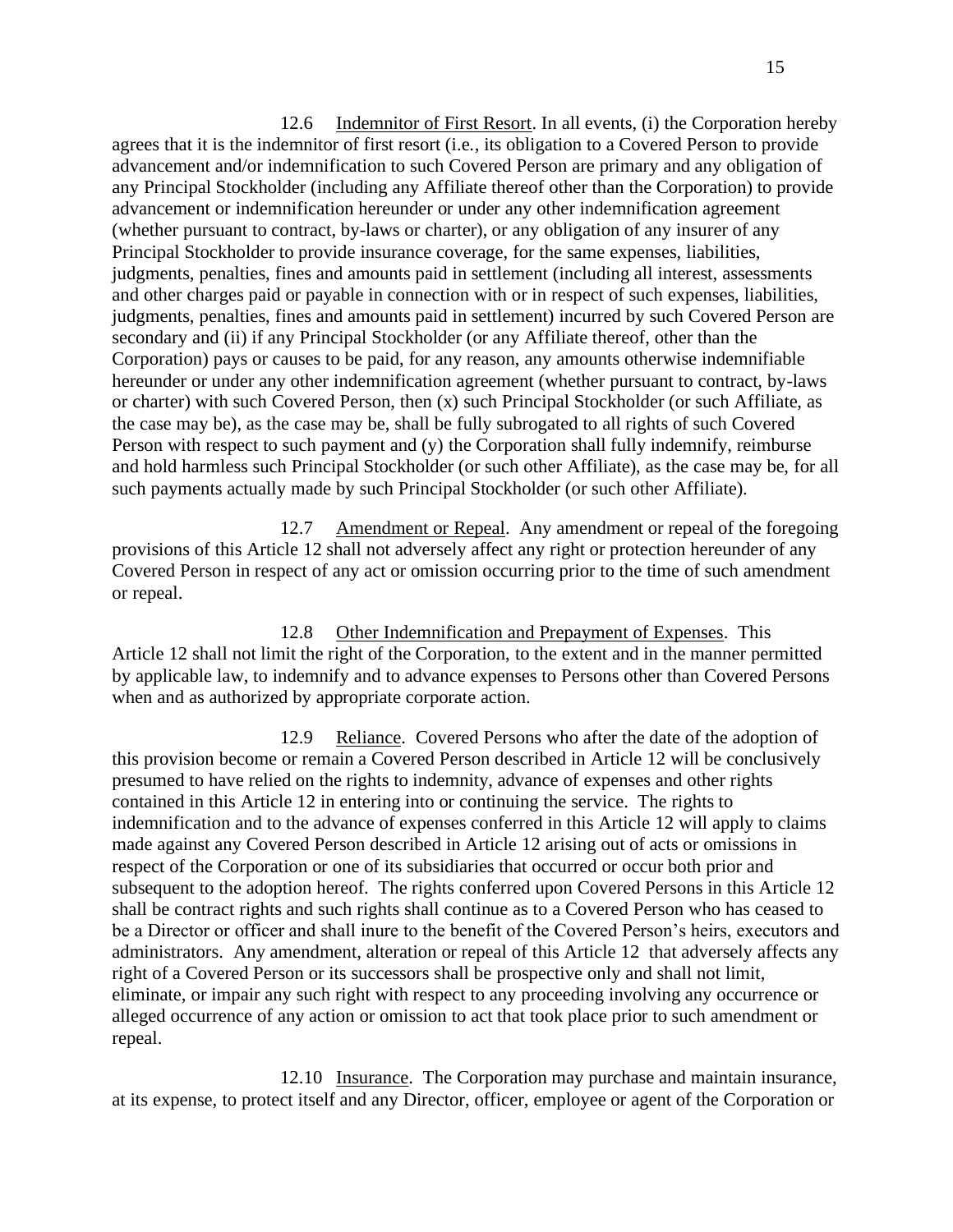another corporation, partnership, joint venture, trust or other enterprise against any expense, liability or loss, whether or not the Corporation would have the power to indemnify such person against such expense, liability or loss under the General Corporation Law.

<span id="page-15-0"></span>13. Adoption, Amendment or Repeal of By-Laws. In furtherance and not in limitation of the powers conferred by law, the Board is expressly authorized to make, alter, amend or repeal the By-laws subject to the power of the stockholders of the Corporation entitled to vote with respect thereto to make, alter, amend or repeal the By-laws; provided, that with respect to the powers of stockholders entitled to vote with respect thereto to make, alter, amend or repeal the By-laws, from and after the 40% Triggering Event, in addition to any other vote otherwise required by law, the affirmative vote of the holders of sixty-six and two-thirds percent (66 2/3%) of the total voting power of the outstanding shares of capital stock of the Corporation entitled to vote generally in the election of Directors, voting together as a single class, shall be required to make, alter, amend or repeal the By-laws.

14. Adoption, Amendment and Repeal of Certificate. Subject to Article [5,](#page-1-1) the Corporation reserves the right to amend, alter, change or repeal any provision contained in this Amended Certificate of Incorporation, in the manner now or hereafter prescribed by the General Corporation Law, and all rights, preferences and privileges of whatsoever nature conferred upon stockholders, Directors or any other Persons whomsoever by and pursuant to this Amended Certificate of Incorporation in its present form or as hereafter amended, are granted and held subject to this reservation. Notwithstanding anything to the contrary contained in this Amended Certificate of Incorporation, and notwithstanding that a lesser percentage may be permitted from time to time by applicable law, no provision of Sections [7.2,](#page-5-0) [7.3](#page-5-1) and [7.4](#page-6-0) of Article [7,](#page-4-0) Section [8.1](#page-6-1) and [8.2](#page-6-2) of Article [8](#page-6-3) or Article [9,](#page-7-0) [10,](#page-10-0) [12,](#page-12-1) [13, 13](#page-15-0) or [15](#page-15-1) may be altered, amended or repealed in any respect, nor may any provision or by-law inconsistent therewith be adopted, unless in addition to any other vote required by this Amended Certificate of Incorporation or otherwise required by law, (i) prior to the 40% Triggering Event, such alteration, amendment, repeal or adoption is approved by, in addition to any other vote otherwise required by law, the affirmative vote of the holders of a majority of the total voting power of the outstanding shares of capital stock of the Corporation entitled to vote generally in the election of Directors, voting together as a single class, and (ii) from and after the 40% Triggering Event, such alteration, amendment, repeal or adoption is approved by, in addition to any other vote otherwise required by law, the affirmative vote of the holders of sixty-six and two-thirds percent (66 2/3%) of the total voting power of the outstanding shares of capital stock of the Corporation entitled to vote generally in the election of Directors, voting together as a single class, at a meeting of the stockholders called for that purpose.

<span id="page-15-1"></span>15. Forum for Adjudication of Disputes. Unless the Corporation consents in writing to the selection of an alternative forum, the Court of Chancery of the State of Delaware (or, if the Court of Chancery does not have jurisdiction, then another court of the State of Delaware or, if no court of the State of Delaware has jurisdiction, then the United States District Court for the District of Delaware) shall, to the fullest extent permitted by law, be the sole and exclusive forum for (a) any derivative action or proceeding brought on behalf of the Corporation, (b) any action asserting a claim of breach of a fiduciary duty owed by any director, officer, employee or stockholder of the Corporation to the Corporation or the Corporation's stockholders, creditors or other constituents, (c) any action asserting a claim arising pursuant to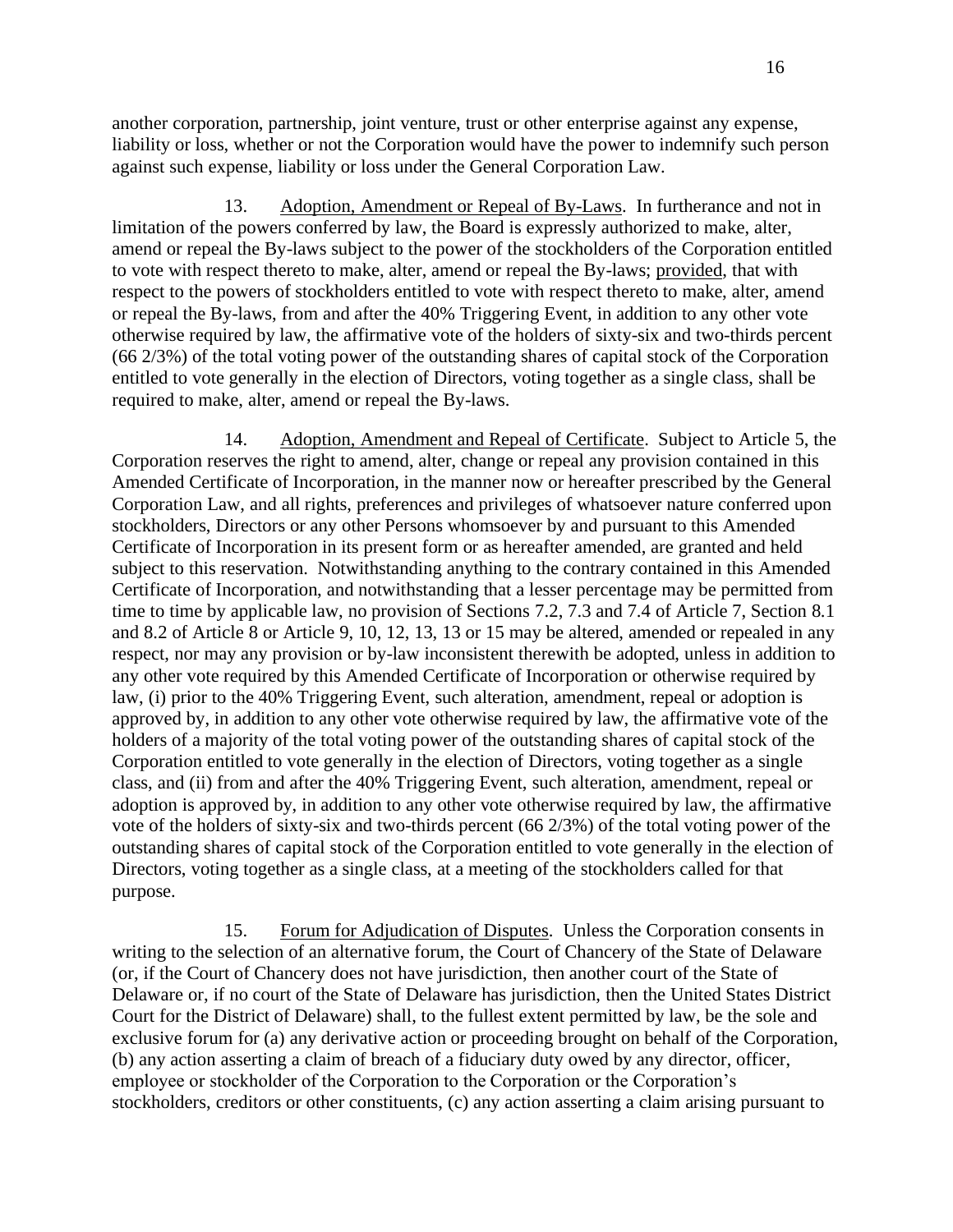any provision of the General Corporation Law, this Amended Certificate of Incorporation or the By-laws (as either may be amended and/or restated from time to time) or (d) any action asserting a claim against the Corporation or any director or officer of the Corporation governed by the internal affairs doctrine; provided that for the avoidance of doubt, this provision, including for any "derivative action", will not apply to suits to enforce a duty or liability created by the Securities Act, the Exchange Act or other federal securities laws for which there is exclusive or concurrent federal and state jurisdiction. Unless the Corporation consents in writing to the selection of an alternative forum, the federal district courts of the United States of America shall be the exclusive forum for the resolution of any complaint asserting a cause of action arising under the Securities Act.

16. Severability. If any provision or provisions of this Amended Certificate of Incorporation shall be held to be invalid, illegal or unenforceable as applied to any circumstance for any reason whatsoever: (i) the validity, legality and enforceability of such provisions in any other circumstance and of the remaining provisions of this Amended Certificate of Incorporation (including, without limitation, each portion of any paragraph of this Amended Certificate of Incorporation containing any such provision held to be invalid, illegal or unenforceable that is not itself held to be invalid, illegal or unenforceable) shall not in any way be affected or impaired thereby and (ii) to the fullest extent possible, the provisions of this Amended Certificate of Incorporation (including, without limitation, each such portion of any paragraph of this Amended Certificate of Incorporation containing any such provision held to be invalid, illegal or unenforceable) shall be construed so as to permit the Corporation to protect its Directors, officers, employees and agents from personal liability in respect of their good faith service to or for the benefit of the Corporation to the fullest extent permitted by law.

17. Definitions. As used in this Amended Certificate of Incorporation, unless the context otherwise requires or as set forth in another Article or Section of this Amended Certificate of Incorporation, the term:

(a) "40% Triggering Event" means the first date on which the Principal Stockholders cease collectively to beneficially own (as such term is defined in Rule 13d-3 and Rule 13d-5 under the Exchange Act) shares representing at least forty percent (40%) of the issued and outstanding shares of Common Stock.

(b) "50% Triggering Event" means the first date on which the Principal Stockholders cease collectively to beneficially own (as such term is defined in Rule 13d-3 and Rule 13d-5 under the Exchange Act) shares representing at least fifty percent (50%) of the issued and outstanding shares of Common Stock.

(c) "Affiliate" means, with respect to any Person, any other Person directly or indirectly controlling, controlled by, or under common control with such Person; provided, that (i) neither the Corporation nor any of its subsidiaries will be deemed an Affiliate of any stockholder of the Corporation or any of such stockholders' Affiliates and (ii) no stockholder of the Corporation will be deemed an Affiliate of any other stockholder of the Corporation, in each case, solely by reason of any investment in the Corporation or any rights conferred on such stockholder pursuant to the Stockholders Agreement (including any representatives of such stockholder serving on the Board).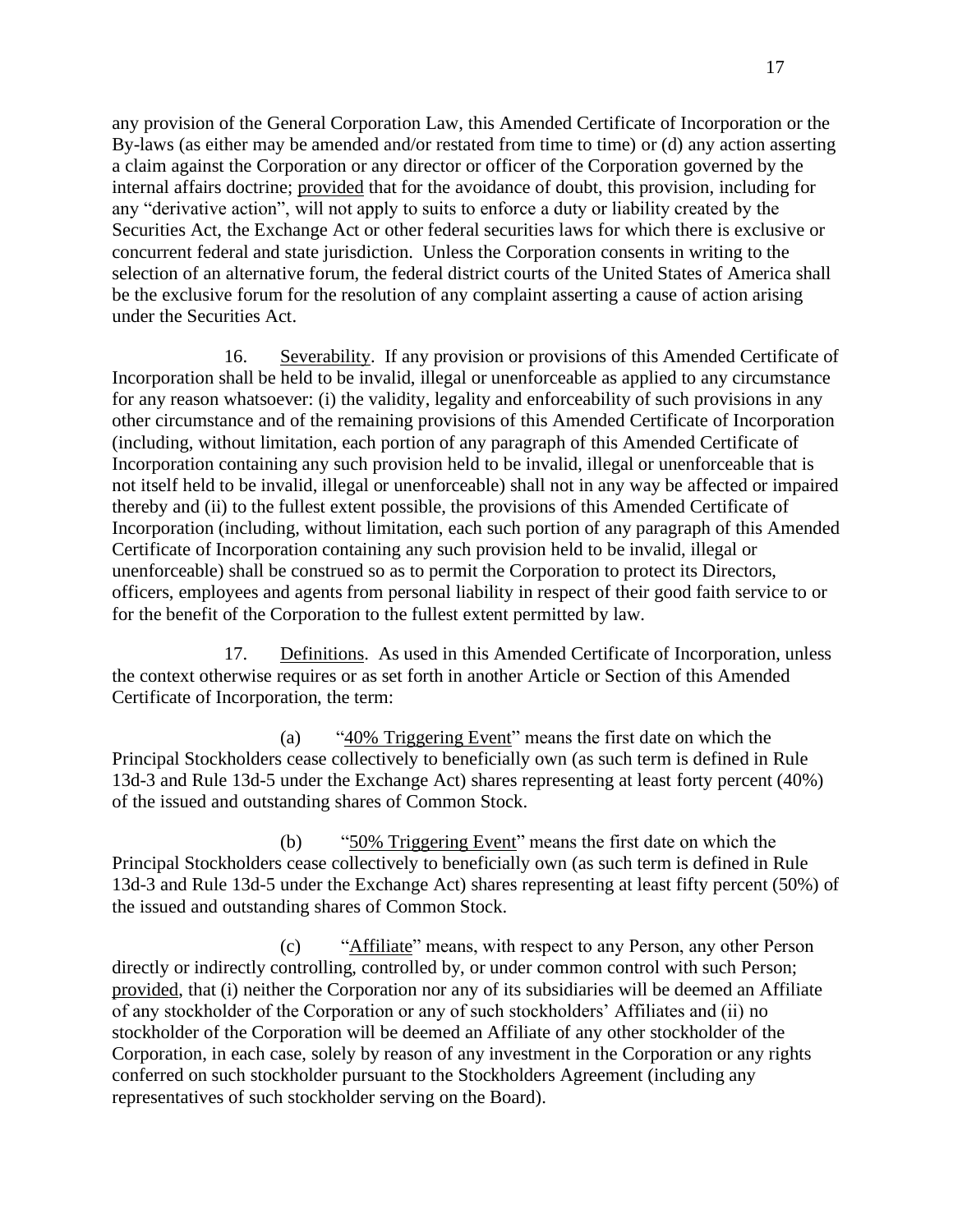(d) "Amended Certificate of Incorporation" is defined in the recitals.

(e) "beneficially own" means, with respect to any securities, having "beneficial ownership" of such securities as determined pursuant to Rule 13d-3 under the Exchange Act.

(f) "Board" is defined in Section  $5.1(ii)(1)$ .

(g) "Business Day" means any day that is not a Saturday, a Sunday or other day on which banks are required or authorized by law to be closed in the City of New York.

- (h) "By-laws" is defined in Section [7.1.](#page-4-1)
- (i) "Chair" means the Chair of the Board.
- (j) "Chief Executive Officer" means the Chief Executive Officer of

the Corporation.

- (k) "Class A Common Stock" is defined in Section [4.1.](#page-0-0)
- (l) "Class B Common Stock" is defined in Section [4.1.](#page-0-0)
- (m) "Common Stock" is defined in Section [4.1.](#page-0-0)
- (n) "Common Unit" means a non-voting common interest unit of

EWC Ventures.

(o) "control" (including the terms "controlling" and "controlled"), with respect to the relationship between or among two or more Persons, means the possession, directly or indirectly, of the power to direct or cause the direction of the affairs or management of such subject Person, whether through the ownership of voting securities, as trustee or executor, by contract or otherwise.

- (p) "Corporation" is defined in the preamble.
- (q) "Covered Person" is defined in Section [12.1.](#page-12-3)
- (r) "Director" is defined in Section [7.1.](#page-4-1)

(s) "Disposition Event" means any merger, consolidation or other business combination of the Corporation, whether effectuated through one transaction or series of related transactions (including a tender offer followed by a merger in which holders of Class A Common Stock receive the same consideration per share paid in the tender offer), unless, following such transaction, all or substantially all of the holders of the voting power of all outstanding classes of Common Stock and series of Preferred Stock that are generally entitled to vote in the election of Directors prior to such transaction or series of transactions, continue to hold a majority of the voting power of the surviving entity (or its parent) resulting from such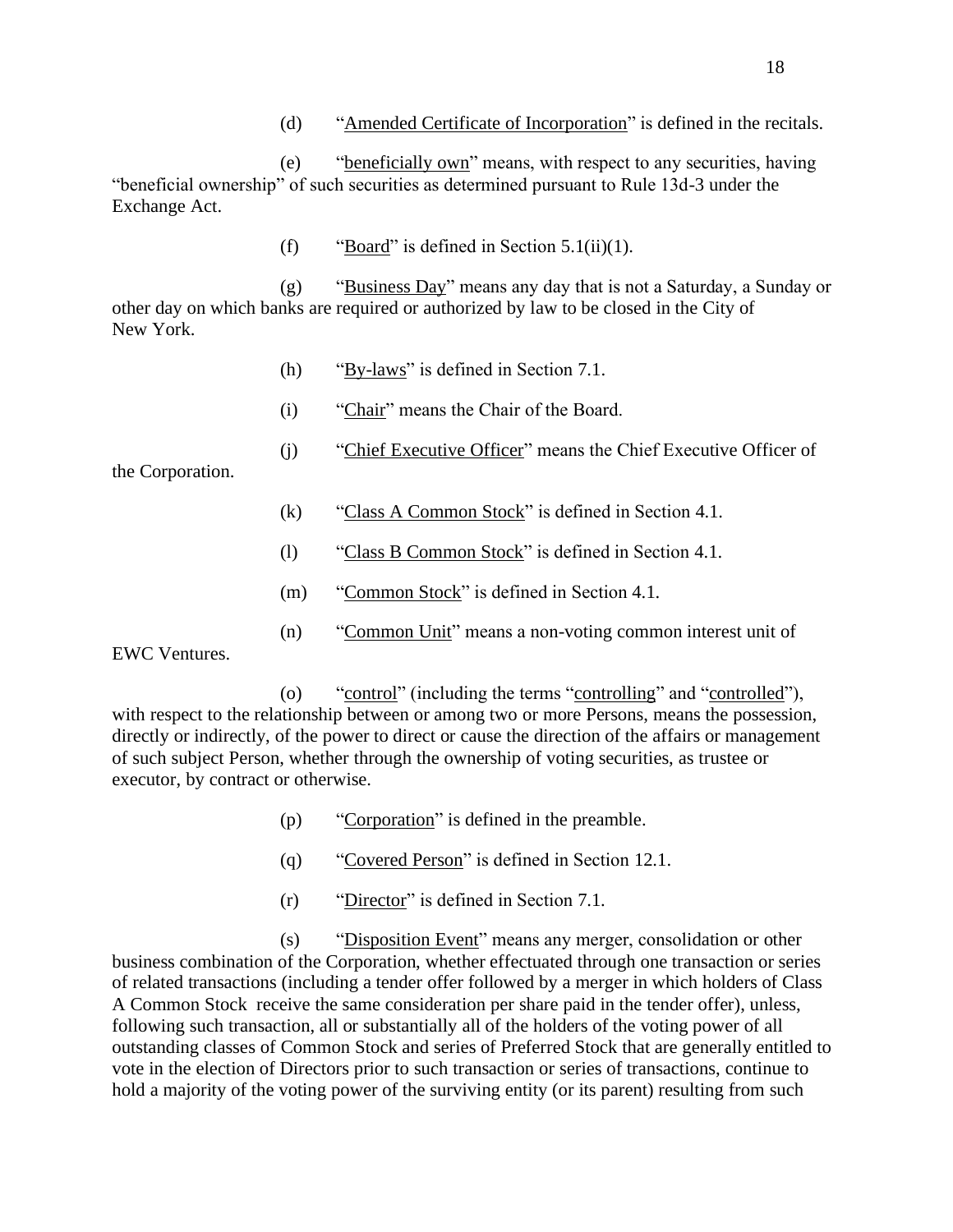transaction or series of transactions in substantially the same proportions as immediately prior to such transaction or series of transactions.

(t) "EWC Ventures" means EWC Ventures, LLC, a Delaware limited liability company, or any successor thereto.

(u) "Exchange Act" means the Securities Exchange Act of 1934, as amended, and any successor law or statute, together with the rules and regulations promulgated thereunder.

(v) "Exchange Agreement" means the Exchange Agreement, dated as of August 4, 2021, by and among EWC Ventures, the Corporation and the holders of Common Units and shares of Class B Common Stock, as the same may be amended, restated, supplemented and/or otherwise modified, from time to time.

(w) "Exempted Person" is defined in Section [10.1.](#page-10-1)

(x) "General Corporation Law" is defined in the recitals.

(y) "Paired Interest" means one Common Unit together with one share of Class B Common Stock, subject to adjustment pursuant to Section 2.03 of the Exchange Agreement.

(z) "Person" means any individual, partnership, firm, corporation, limited liability company, association, trust, unincorporated organization or other entity.

- (aa) "Preferred Stock" is defined in Section [4.1.](#page-0-0)
- (bb) "Preferred Stock Directors" is defined in Section [7.1.](#page-4-1)

(cc) "Principal Stockholders" means (i) General Atlantic Partners AIV (EW), L.P., GA AIV-1 B Interholdco (EW), L.P. and GAPCO AIV Interholdco (EW), L.P.; (ii) any investment funds managed, sponsored, controlled or advised by, or managed accounts of, General Atlantic LLC and its successors and Affiliates; and (iii) any of their respective successors and Affiliates.

(dd) "Proceeding" is defined in Section [12.1.](#page-12-3)

(ee) "Securities Act" means the Securities Act of 1933, as amended, and any successor law or statute, together with the rules and regulations promulgated thereunder.

(ff) "Stock Adjustment" is defined in Section [5.1\(ii\)\(3\).](#page-2-0)

(gg) "Stockholders Agreement" means the Stockholders Agreement, dated August 4, 2021, by and among the Corporation, the stockholders named therein and the other persons party thereto or that may become parties thereto from time to time, as the same may be amended, restated, supplemented and/or otherwise modified, from time to time.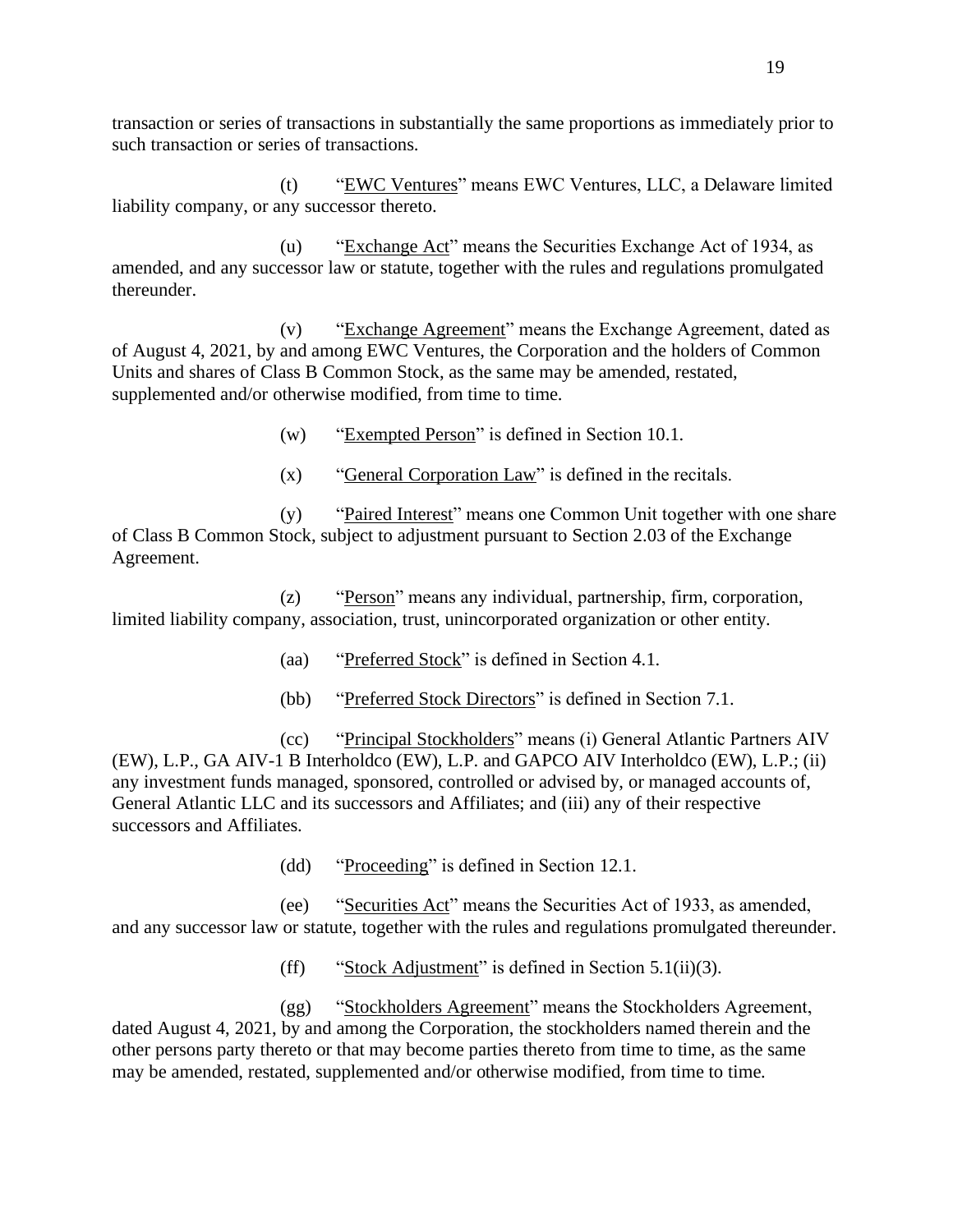*[Remainder of page intentionally left blank.]*